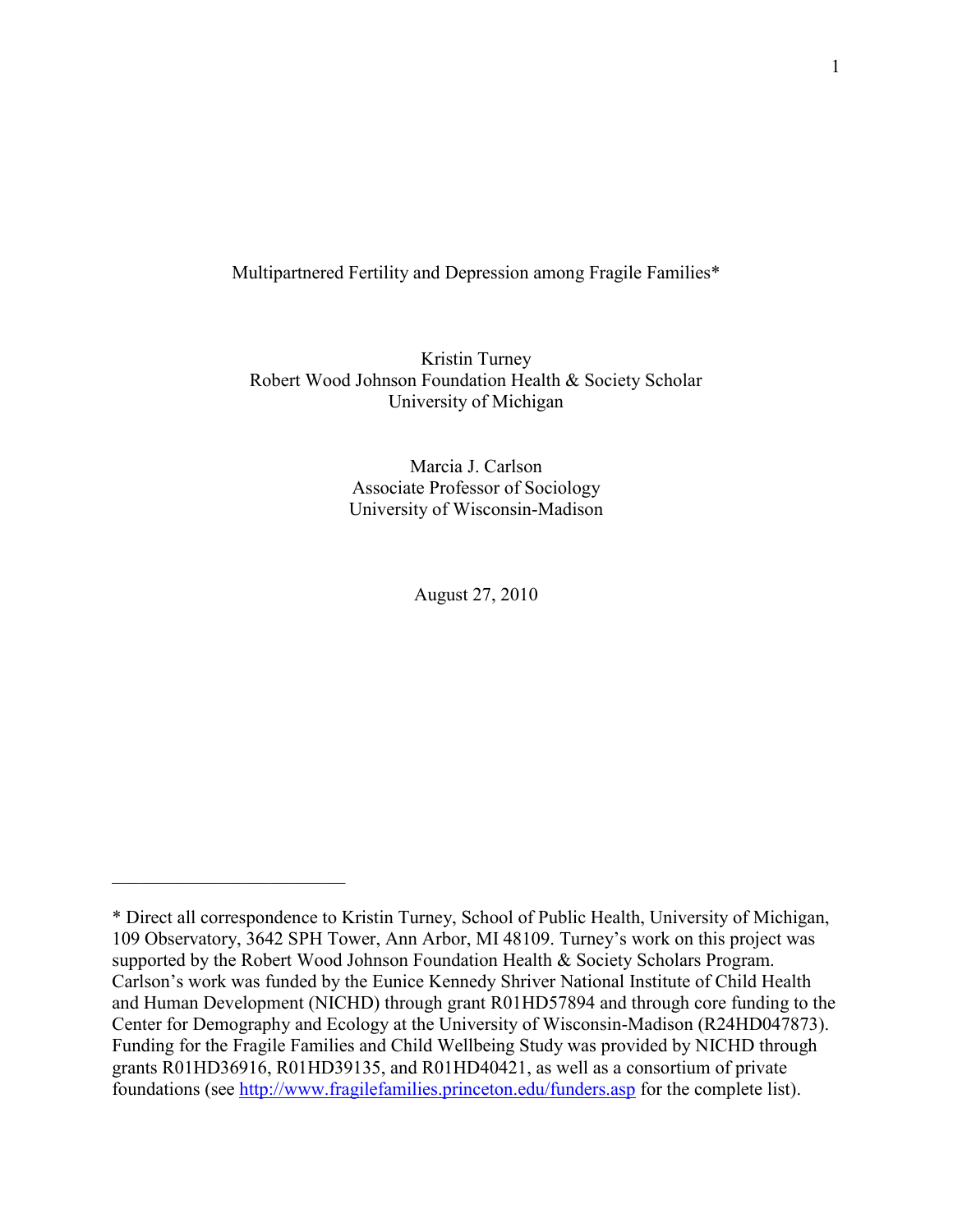Abstract

We use data from the Fragile Families and Child Wellbeing Study to examine the association between multipartnered fertility (MPF) – when parents have children with more than one partner – and depression. Random-effects models suggest that MPF is associated with a greater likelihood of depression, net of family structure and other covariates. However, these associations disappear in more conservative fixed-effects models that estimate changes in MPF as a function of changes in depression. Results also suggest that social selection may account for the link between MPF and depression, as depressed mothers and fathers are more likely to have a child by a new partner. Ultimately, MPF and depression may be reciprocally related and part of broader processes of social disadvantage.

Keywords: depression; Fragile Families and Child Wellbeing Study; multipartnered fertility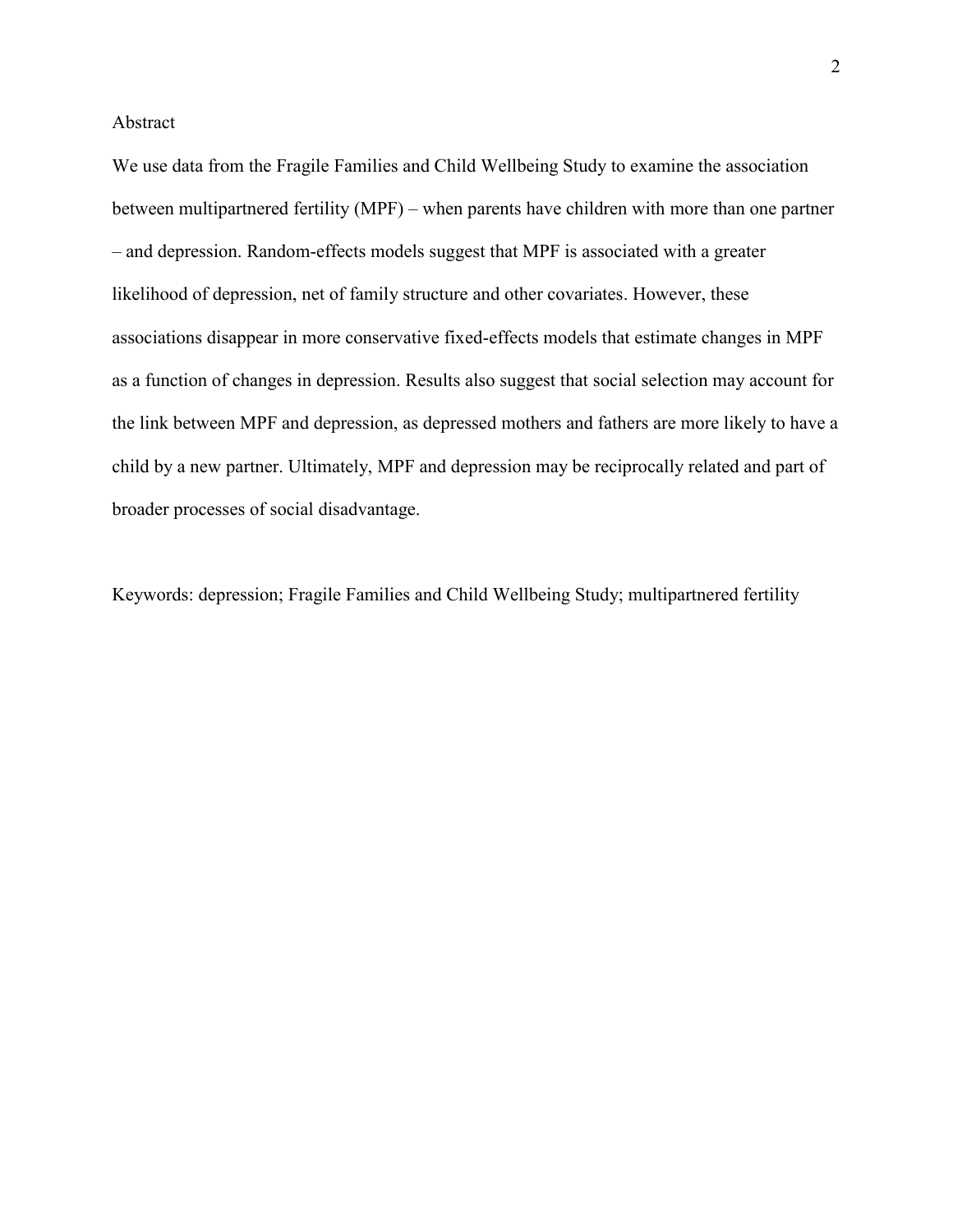The second half of the twentieth century witnessed widespread changes in family formation in the United States. Marriage was once a passage to adult status and the dominant institution that shaped individuals' lives, but individuals and families now have more alternatives through which to create and maintain kinship ties. Marriage has been delayed and become increasingly optional, and those who do marry approach the union with greater hesitancy and uncertainty (Coontz, 2005). The fragility of marriage is accompanied by other demographic trends in family formation, including a decoupling of marriage and childbearing, particularly among minorities and the less educated (Ellwood & Jencks, 2004). Nonmarital childbearing has risen steadily in recent years, and children born to unmarried parents now account for 41% of all births in the United States, including 72% of births to African Americans and 53% of births to Hispanics (Hamilton, Martin, & Ventura, 2010). In the context of these demographic changes, family structure and relationships are fundamentally different and more complex today than they were a half-century ago. These complexities imply that both adults and children experience substantial heterogeneity in living arrangements, and that they increasingly negotiate their roles with fewer accompanying social norms (Cherlin, 2004).

One consequence of these recent demographic changes is that adults often have biological children with more than one partner, referred to as 'multipartnered fertility' (and abbreviated as MPF). Although little longitudinal research exists, MPF may have become more prevalent in recent years, particularly among certain demographic groups. In 2002, 8% of American men ages 15 to 44 reported having had children with more than one woman; among black men ages 35 to 44 with incomes below 150% of the poverty line, 37% reported MPF (Guzzo & Furstenberg, 2007a). Additionally, tabulations from a recent urban birth cohort of children show that, among couples who recently had a child together, 21% of married parents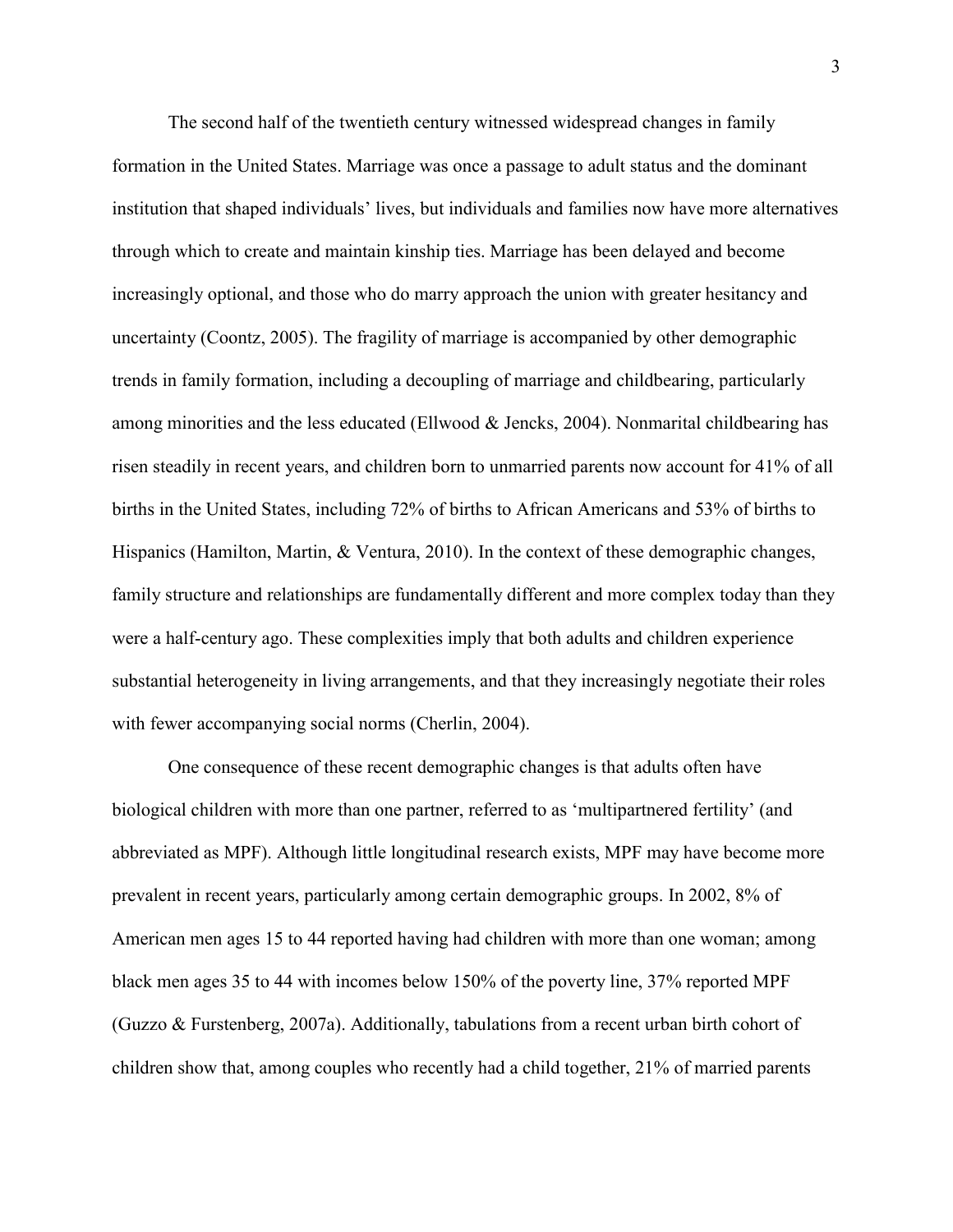and 59% of unmarried parents reported MPF (Carlson & Furstenberg, 2006); these percentages can only increase over time, as many mothers and fathers in this sample proceed to have children with additional partners throughout their childbearing years. As with the decoupling of marriage and childbearing, MPF is not randomly distributed across the population; mothers and fathers who have children with multiple partners generally experience more socioeconomic disadvantage than their counterparts who have two or more children with the same partner (Carlson & Furstenberg, 2006; Guzzo & Furstenberg, 2007a; Manlove et al., 2008).

Though the prevalence of MPF may be increasing, this is not a new phenomenon. MPF often includes unmarried parents who have children together, either within or outside the context of a relationship, but can also include married couples where one or both of the parents have children with more than one partner. For example, a divorced parent who remarries and has a child within his or her new marriage is considered to have MPF. Researchers have explored the complexities of stepfamilies since the 1970s (see, for example, Cherlin, 1978), but are just beginning to understand the prevalence and consequences of MPF outside of marriage.

The scant but growing body of literature suggests that MPF has important implications for both adults and children. MPF among both men and women is associated with a reduced likelihood of marriage (Harknett & McLanahan, 2004; Waller & McLanahan, 2005), impaired relationship quality with intimate partners (Carlson & Furstenberg, 2007; Hill, 2006), and less social support from friends and family members (Harknett  $\&$  Knab, 2007). MPF is also linked to less time spent with and economic support for children (Carlson & Furstenberg, 2007; Manning & Smock, 1999; Manning & Smock, 2000; Manning, Stewart & Smock, 2003) and to externalizing behavior problems and physical health problems among young children (Bronte-Tinkew, Horowitz, & Scott, 2009).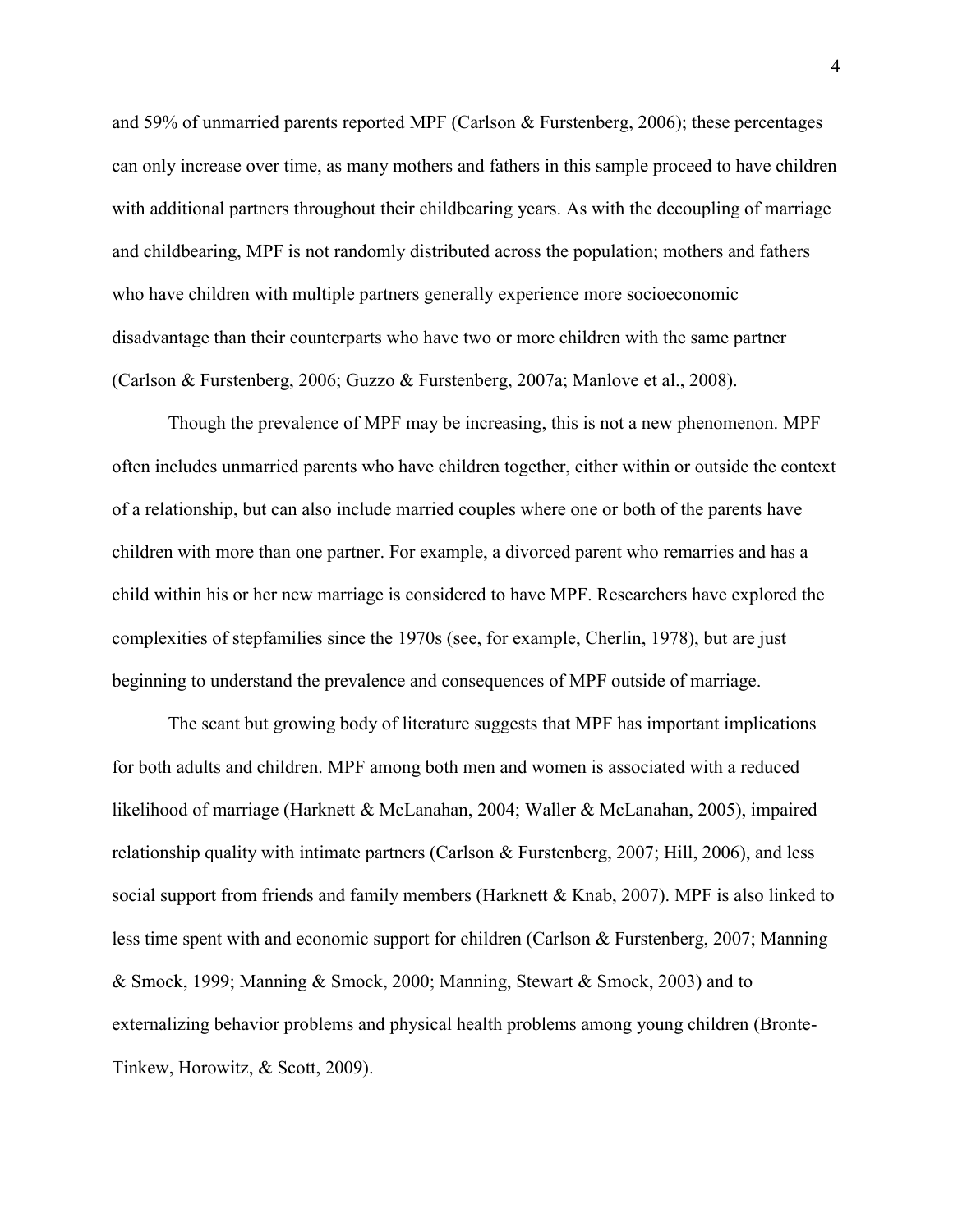Impairments in mental health among adults may be an additional consequence of MPF – above and beyond the impairments in mental health associated with relationship instability (Meadows, McLanahan, & Brooks-Gunn, 2008). The former outcome has received much less attention in the literature (for an exception focused on children, see Bronte-Tinkew et al., 2009), but there are theoretical reasons to believe that having children with more than one partner may lead to mental health impairments such as depression among parents. MPF — and the childrearing across households that ensues — may create ambiguous family boundaries, increase conflict in couple relationships, and diminish the quality and quantity of parental investment in children, all of which may lead to impaired mental health.

Thus, in this paper, we examine the link between MPF and one indicator of mental health, depression, among mothers and fathers. To our knowledge, this is the first study to examine the association between MPF and depression. We use data from the Fragile Families and Child Wellbeing Study, a longitudinal survey of nearly 5,000 mostly unmarried parents in 20 U.S. cities who gave birth between 1998 and 2000. Mothers and fathers were first interviewed in the hospital just after the focal child was born, and they were re-interviewed when the child was about 1, 3, and 5 years old. We first use random- and fixed-effects models to examine the association between MPF and depression; then, we consider the extent to which depression may be an antecedent factor predicting subsequent MPF. The longitudinal data allows us to pay attention to change over time in both MPF and depression and to take seriously selection, the idea that individuals who are depressed are more likely to experience MPF. Given that depression among parents is linked to adverse economic and social outcomes for adults and to diminished well-being for children, this research has important implications for both adults and children (Heflin & Iceland, 2009; Turney, 2010).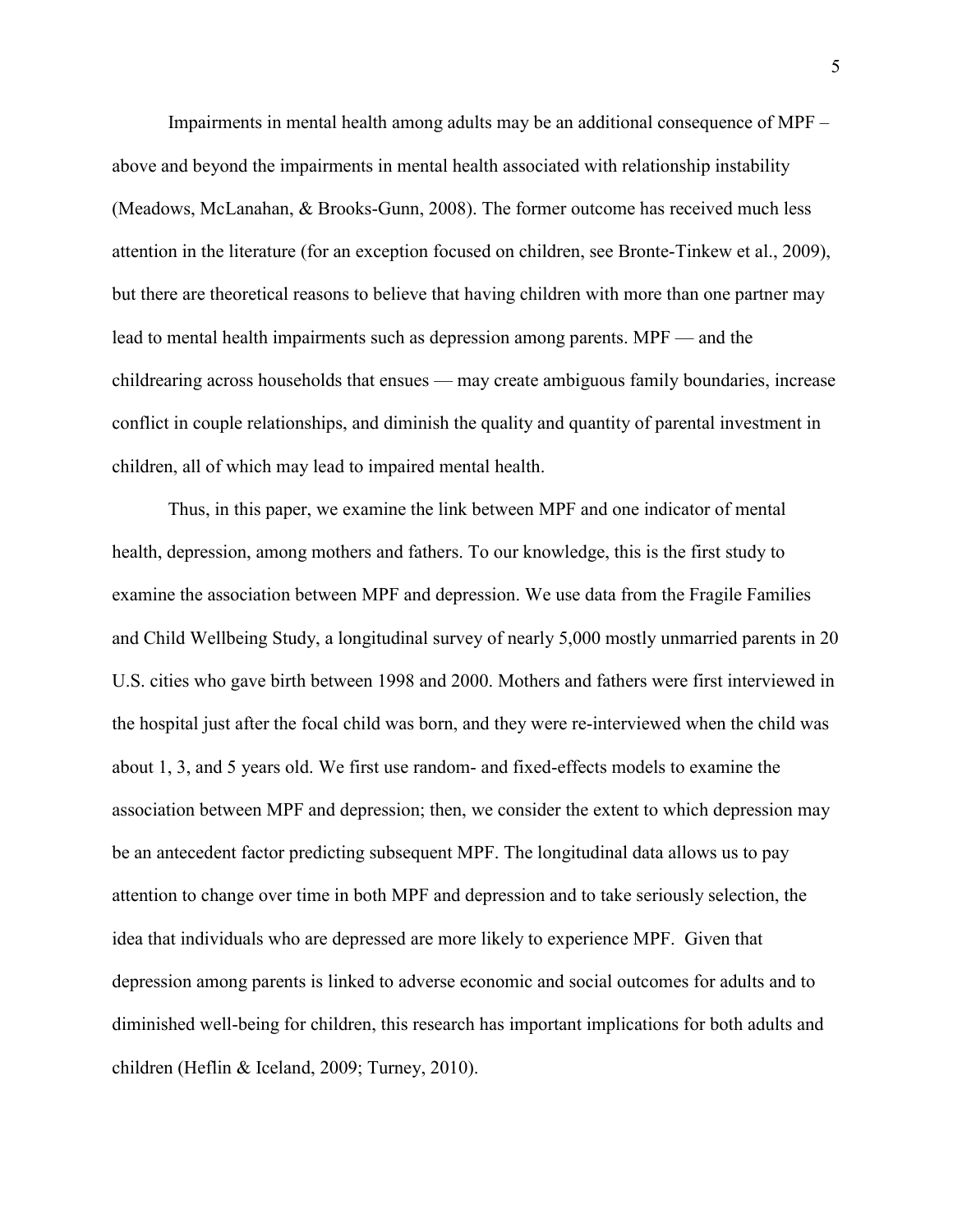### *MPF as a Predictor of Mental Health*

Researchers have long been interested in the interplay between family structure and mental health. A large, robust body of literature documents the mental health benefits of marriage; married individuals generally have better psychological well-being than their unmarried counterparts (Ross, Mirowsky, & Goldsteen, 1990; Waite & Gallagher, 2001; Wood, Goesling, & Avellar, 2007). Those who are married, for example, report less depression, fewer depressive symptoms, and better subjective wellbeing (Kim & McKenry, 2002; Lamb, Lee, & DeMaris, 2003; Meadows et al. 2008). Entry into marriage reduces mothers' depressive symptoms (Williams, Sassler, & Nicholson, 2008), and exiting both cohabitation and marriage increases depressive symptoms (Williams et al., 2008; Wu et al., 2003). This literature has burgeoned in recent years, as scholars have used new methodological techniques to better understand the multifaceted association between marriage and health. Despite knowing a great deal about the association between marriage and depression, we know very little about the role of depression in the correlates and consequences of more complex family forms, including families with MPF. Given recent dramatic demographic changes in family structure and the increasing prevalence of MPF, this is an important omission.

Theoretically, there are several reasons to expect that MPF, above and beyond family structure transitions, may lead to depression among parents. First, complex family situations such as MPF may create ambiguity with respect to family roles and boundaries (Boss, 1980). The literature on stepfamilies extensively documents family boundary ambiguity (Boss, 1980; Brown & Manning, 2009; Cherlin & Furstenberg, 1994; Ihinger-Tallman, 1988; Stewart, 2005), which includes disagreements about who is considered a member of one's family and about the expectations for family roles and obligations. This ambiguity may increase depression, either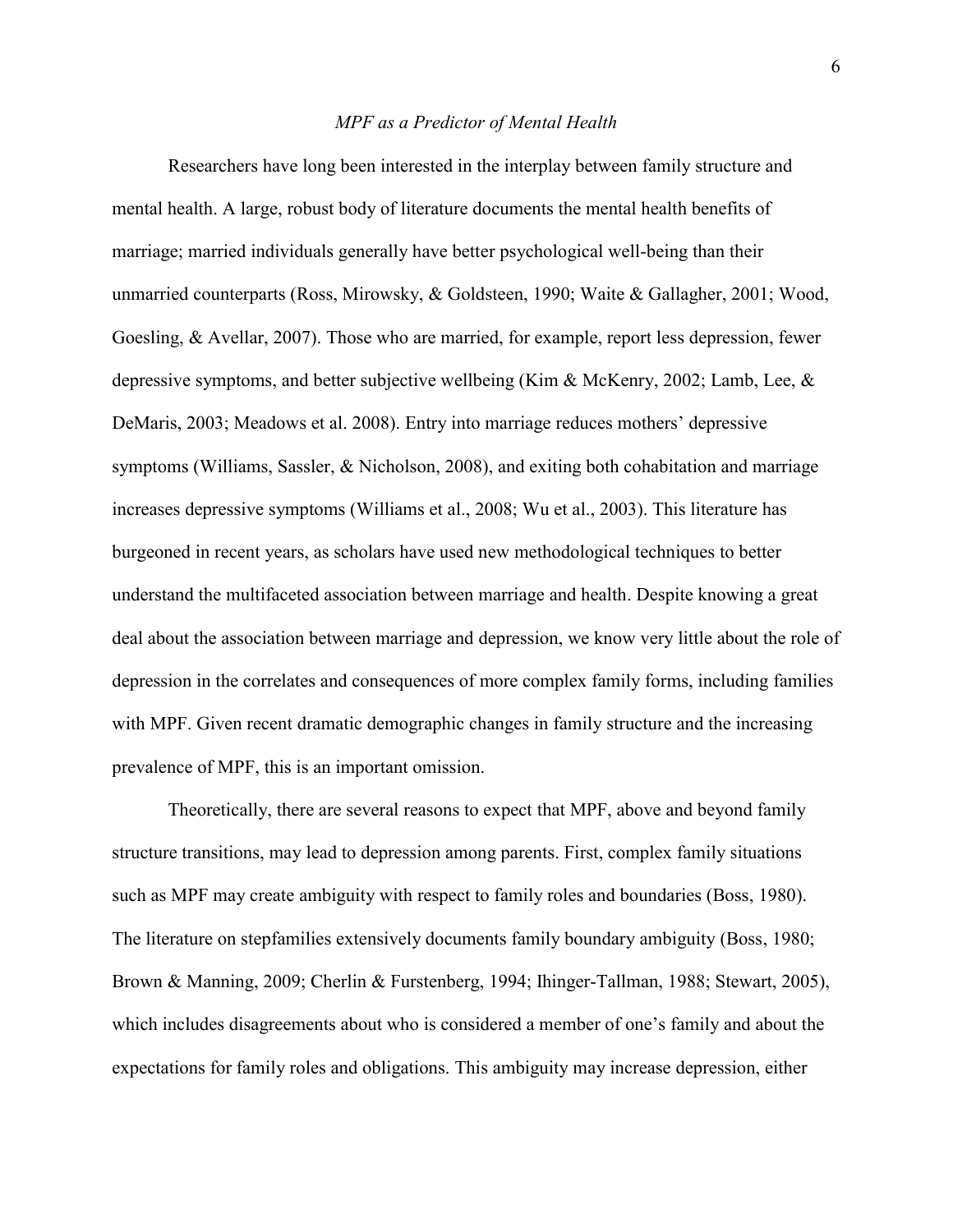directly or indirectly (i.e., by creating more parenting stress, which may lead to depression) (Boss, 1980). Similarly, the ambiguity in family roles and relationships surrounding MPF may lead to impairments in mental health. Unlike stepfamilies, which by definition require remarriage and thus assume some of the traditional institutional norms associated with marriage, MPF often occurs outside of marriage (and can occur outside of a relationship). Expectations and norms about parental involvement and investments are even less straightforward after the dissolution of unions that were never legally defined, or after a sexual encounter outside of a relationship led to pregnancy. Partners of parents with MPF may also experience ambiguity about their role in parenting a non-biological child with whom they live. Also, the amount of child support paid by non-resident fathers is lower after a nonmarital birth than after divorce (Hanson et al., 1996), and MPF complicates the process of collecting child support from fathers (Meyer, Cancian, & Cook, 2005). Low financial resources may create stress for custodial mothers, and trying to meet financial obligations may create stress for noncustodial fathers.

In addition to the ambiguity associated with MPF, there are other pathways through which MPF could negatively influence parental depression. Many parents, even those no longer in a relationship, cooperate and support one another in the joint task of raising their children (for a review, see Gable, Crnic, & Belsky, 1994). The logistical difficulty of coordinating childrearing is likely more difficult with two or more partners than it is with one partner, particularly if the parents live far away from each other. Mothers with two partners, for example, may expend a great deal of energy dealing with the logistical and financial costs of coordinating with more than one partner (Jayakody  $\&$  Seefeldt, 2005). Additionally, parents with multiple partners may not be able to rely on kin networks for instrumental support when negotiating childrearing responsibilities (Harknett & Knab, 2007). These logistical difficulties, as well as the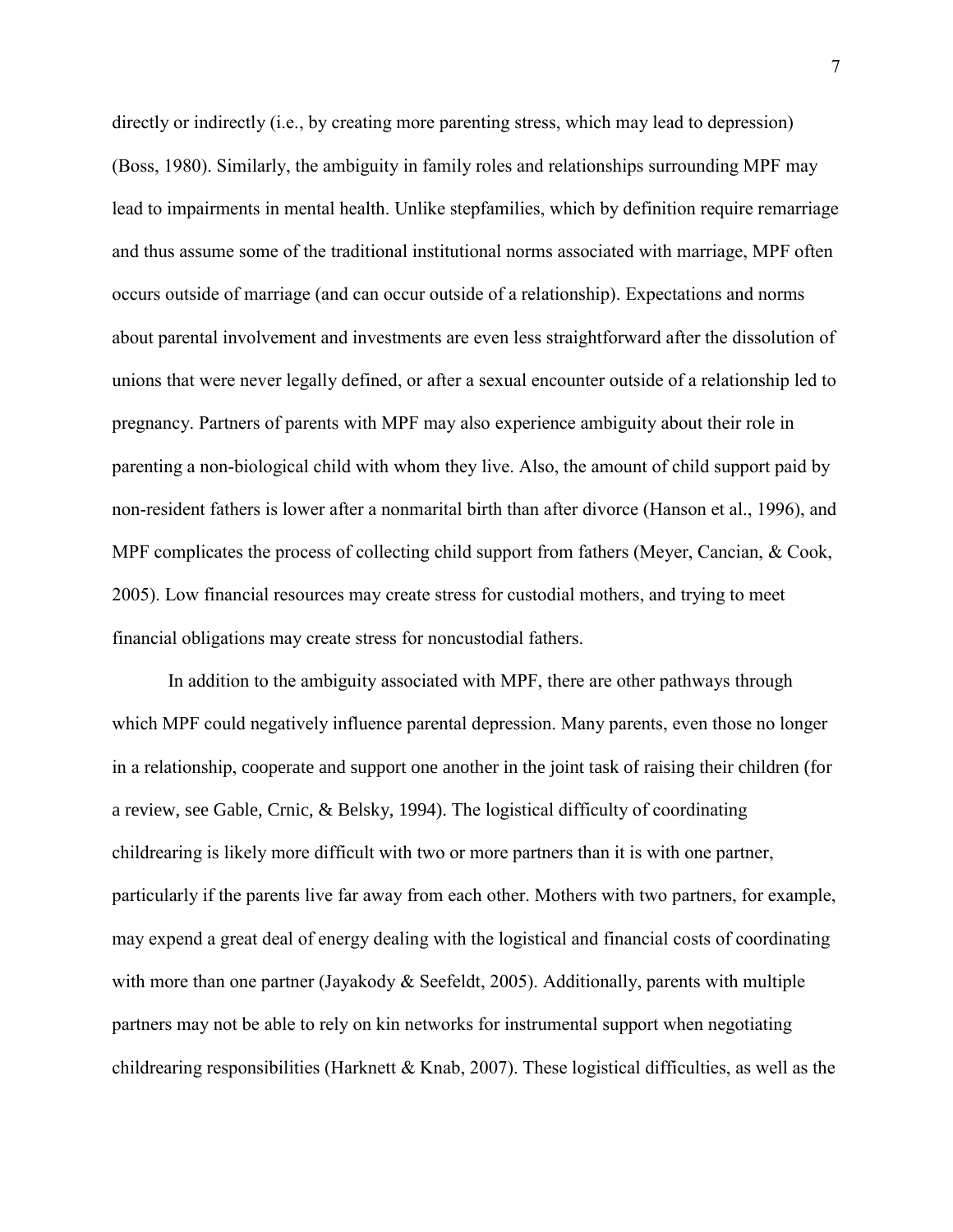tensions and conflicts that may arise in the co-parental relationship, may be an impetus for mental health problems. Therefore, based on existing theory and empirical literature, our first hypothesis is as follows: Mothers and fathers who have MPF will be more likely to report depression than their counterparts with no MPF, even after adjusting for family structure and a host of demographic and socioeconomic characteristics.

# *Mental Health as a Predictor of MPF*

Although there is reason to believe that depression may be a consequence of MPF, it is also possible that depression increases the likelihood of having children by more than one partner. MPF is a process that typically (though not always) involves several steps: dissolving a union, forming a new union, and having a child with the new partner. Though little is known about how depression may predict the final outcome — MPF — a robust body of literature examines how depression and other mental health impairments may predict the two preceding steps: dissolving a union and forming a new union.

To begin with, mental health problems are common predictors of union dissolution (Hope, Power, & Rodgers, 1990), and dissolving a union may lead to reduced psychological wellbeing among adults (Amato, 2000; Williams et al., 2008). Recent research, for example, finds that mothers who exit a marital or cohabiting union are more likely to exhibit mental health problems prior to the dissolution, and that these mothers report an increase in mental health problems after the dissolution (Meadows et al., 2008). Since MPF is more common among the unmarried than the married (Carlson  $\&$  Furstenberg, 2006), and mental health problems may preclude mothers from forming a stable union (Teitler  $\&$  Reichman, 2008), it is likely that mental health problems predict MPF among mothers and fathers. One paper examines this possibility and finds that depressive symptoms are not predictive of MPF, though the sample is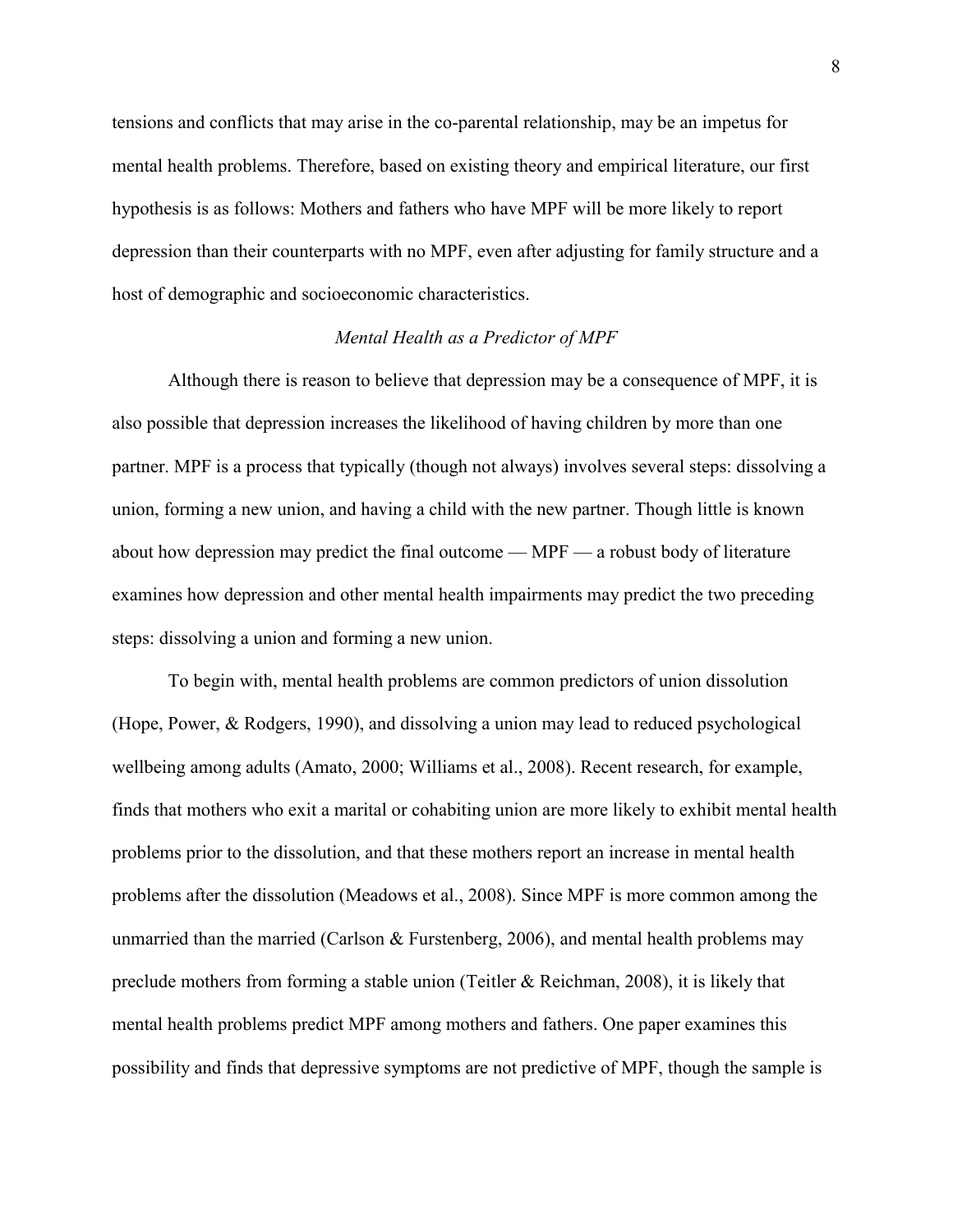one of young adults (19- to 25-year-old women) regardless of parental status, and mental health was not the explicit focus of the analysis (Guzzo & Furstenberg, 2007b).

In addition, poor mental health may foster a lack of intention about childbearing and increase the chance of having an unplanned pregnancy (Mollborn & Morningstar, 2009; Reardon & Cougle, 2002), which may be a proximate determinant of having children by multiple partners. One study of parents finds that both mothers and fathers are more likely to have had children by multiple partners if they reported that they considered aborting the focal child (Carlson & Furstenberg, 2006); this lack of intention about childbearing may be more common among parents with mental health problems who have difficulty preparing for the future (Lachance-Grzela & Bouchard, 2009). Therefore, our second hypothesis is as follows: Mothers and fathers who report depression at the 1-year survey will be more likely than their nondepressed counterparts to have children with a new partner by the 5-year survey.

# *Additional Correlates of MPF and Depression*

Our multivariate analyses control for a host of demographic and socioeconomic factors that may be correlated with MPF and depression. We control for race, immigrant status, and whether or not the parents are a mixed-race couple, as prior research suggests these are important correlates of both MPF and depression (Breslau et al., 2005; Carlson & Furstenberg, 2006). MPF is also more common among older parents and those with more children, and depression also varies by age and number of children (Blazer et al., 1994; Guzzo & Furstenberg, 2007a; McLanahan & Adams, 1987). Given that the prevalence of both MPF and mental health problems is higher among the unmarried than the married (Carlson & Furstenberg, 2006; DeKlyen, McLanahan, Brooks-Gunn, & Knab, 2006), we control for parents' relationship status at birth, as well as other factors associated with nonmarital fertility and depression such as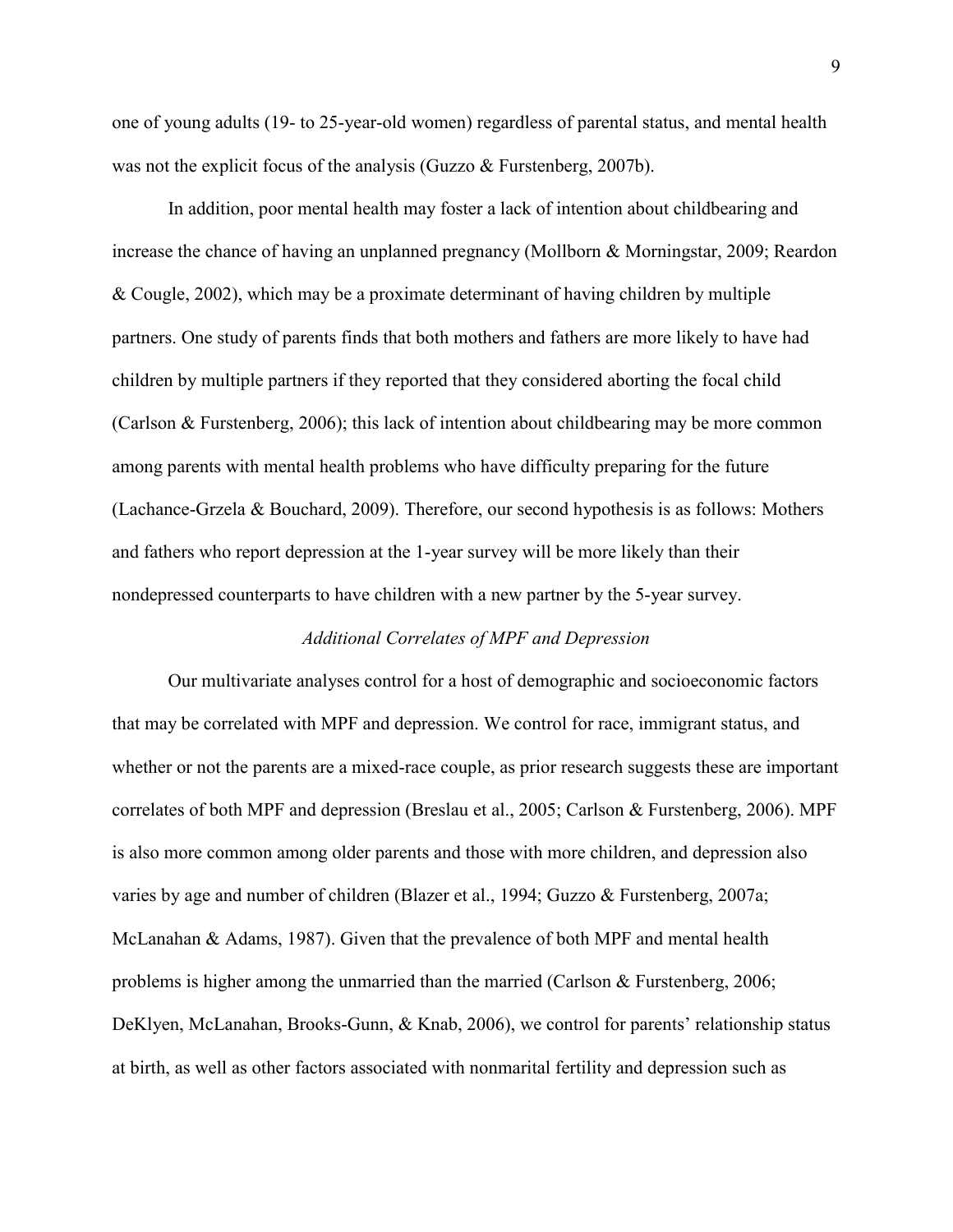religiosity (Lehrer, 2000), growing up with two biological parents (McLanahan & Sandefur, 1994), and educational attainment (Ellwood & Jencks, 2004; Goldstein & Kenney, 2001).

# **METHOD**

#### *Data Source*

We used data from the Fragile Families and Child Wellbeing Study, a longitudinal birth cohort study of nearly 5,000 parents in large U.S. cities. The full sample included 3,712 children born to unmarried parents. Mothers completed a 30- to 40-minute in-person interview at the hospital after the birth of their child, between February 1998 and September 2000. Fathers were interviewed at the hospital if possible or as soon as possible after the birth. Mothers and fathers were re-interviewed by telephone when their children were approximately 1, 3, and 5 years old. See Reichman et al. (2001) for further information about the study design and response rates (also see Bendheim-Thoman Center for Research on Child Wellbeing, 2008).

The analytic sample for this paper consisted of 4,488 mothers and 3,708 fathers from the 4,898 observations in the original sample. We deleted the 410 mothers (8%) and 1,190 fathers (24%) who had at least one nonmissing value of MPF and depression. The majority of these missing cases resulted from the mother or father not completing the survey at one or more of the follow-up waves. To maximize our analytic sample, we allowed mothers to be in the sample if fathers did not participate and vice versa. In supplemental analyses not presented, we restricted the mother sample to only observations in which the mother and father have nonmissing data on MPF and depression, and findings were robust to this specification. It is important to keep the analytic sample in mind when interpreting the findings, as supplemental analyses showed that those lost to follow-up are more disadvantaged than those in the full sample. Both mothers and fathers in the analytic sample, compared to those in the full sample  $(p < .05)$ , were more likely to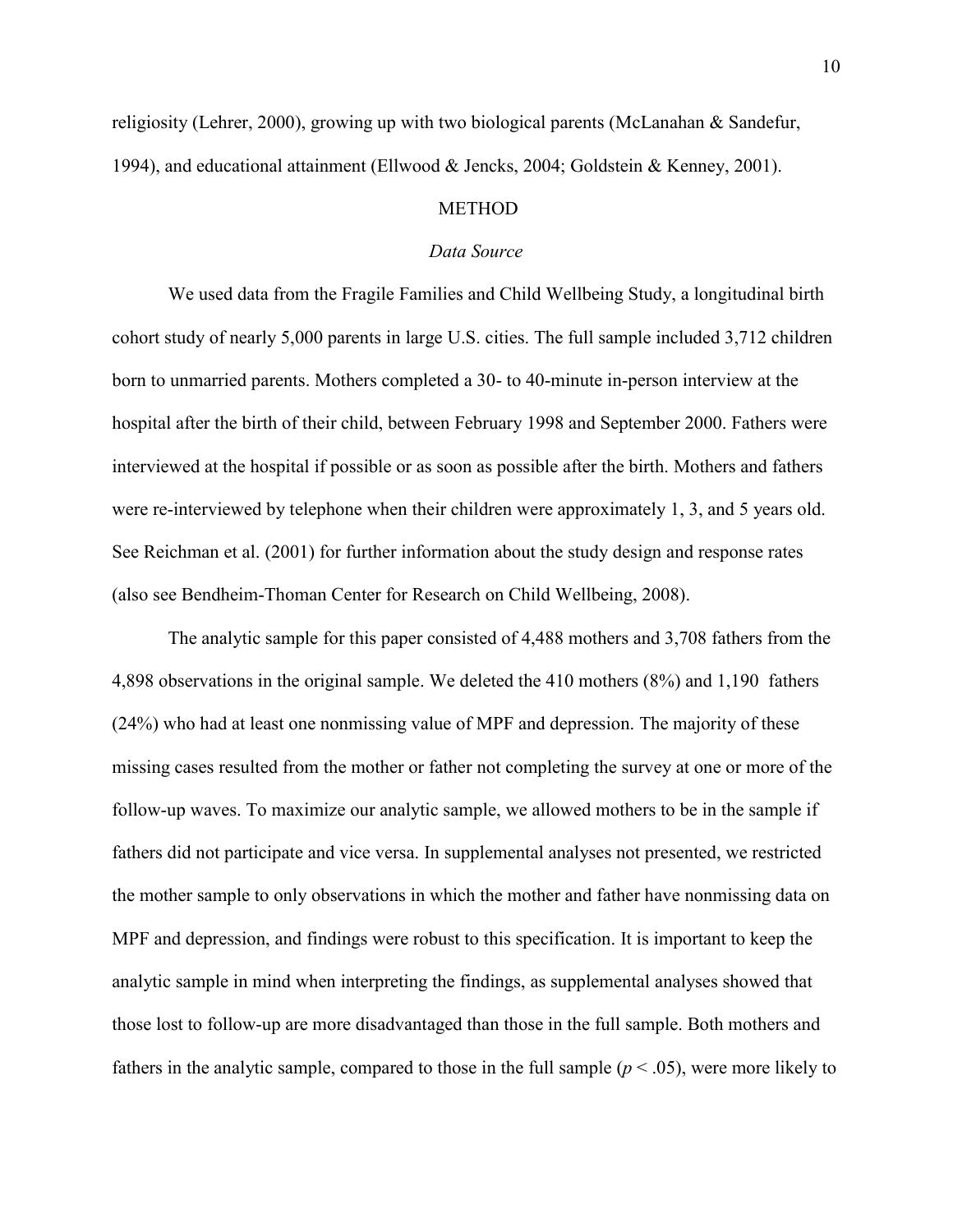be white and less likely to be black, less likely to have dropped out of high school and more likely to have a college degree or higher, and more likely to be married or cohabiting than living apart.

# *Measures*

*MPF*. Across the 1-, 3-, and 5-year surveys, parents were asked if they had children with another partner besides the mother or father of the focal child  $(1 = MPF, 0 = no MPF)$ . Parental reports of MPF include MPF that occurred prior to baseline; because relatively few instances of MPF occurred after the 1-year survey, we did not differentiate between MPF that occurred prior to and after baseline. In a minority of cases, a parent reported MPF in one wave and no MPF in a subsequent wave (e.g.,  $2\%$  of mothers in the analytic sample reported MPF in the 1-year survey and no MPF in the 3-year survey). Once a parent reported MPF, we considered him or her to have MPF at all subsequent waves, as we believe parents are more likely to not report an existing child than to report a non-existent child.

*Depression*. Depression was measured using the Composite International Diagnostic Interview Short Form (CIDI-SF) Version 1.0 November 1998 (Kessler et al., 1998). Mothers were asked if, at some time during the past year, they had feelings of depression or were unable to enjoy things that were normally pleasurable. Those who experienced at least one of these two conditions most of the day, every day for a two-week period were asked questions about depressive symptoms (about losing interest in things, feeling tired, experiencing a change in weight of at least 10 pounds, having trouble sleeping, having trouble concentrating, feeling worthless, or thinking about death); those who answered affirmatively to three or more of these questions were considered to be depressed. These are not lifetime measures but instead refer to major depressive disorder (MDD) in the previous year  $(1 = presence of MDD, 0 = absence of$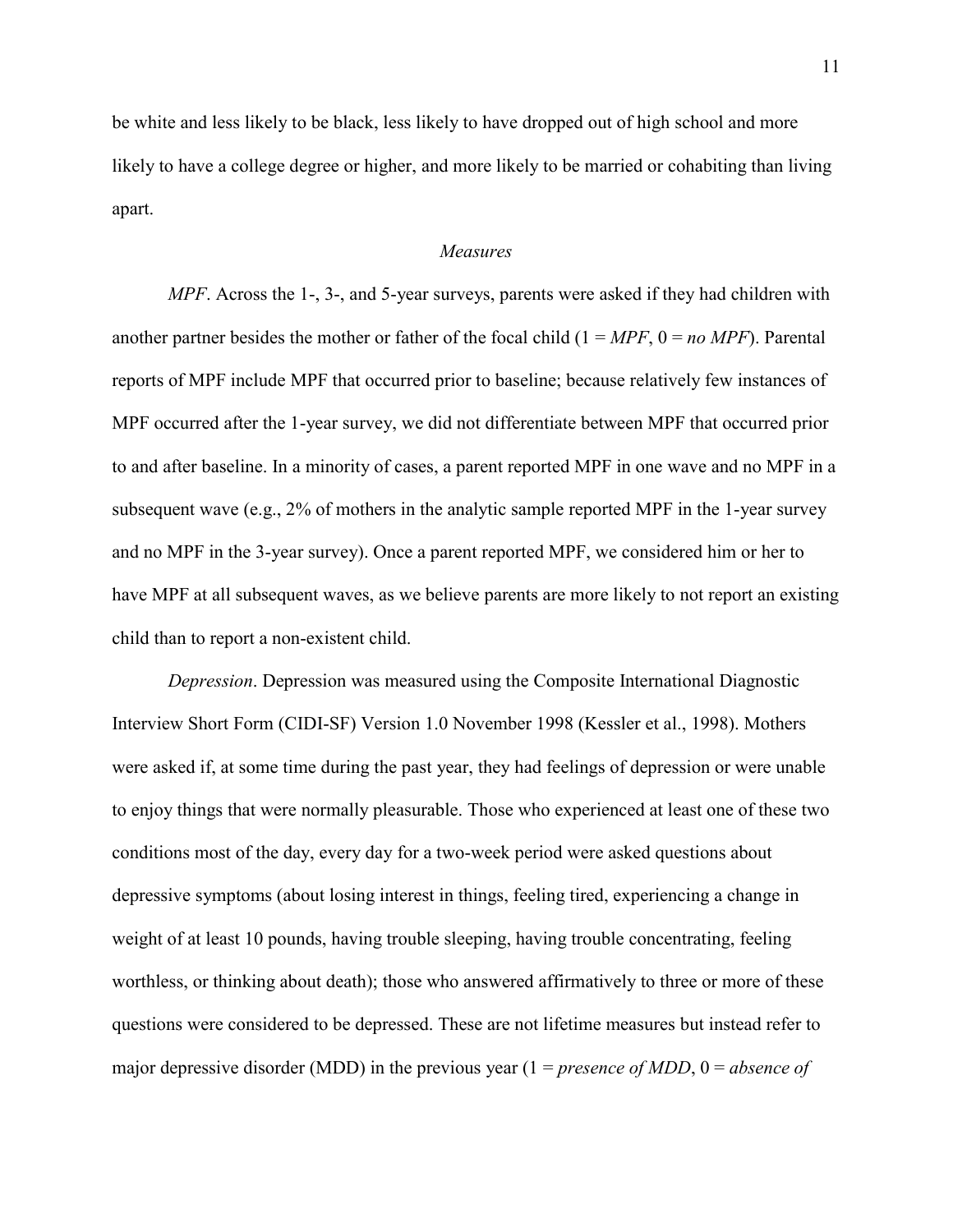*MDD*). Although limitations to the CIDI-SF exist (Link, 2002), it is commonly used in largescale community surveys to estimate the prevalence of depression in the population (Aalto-Setala et al., 2002).

*Covariates*. Covariates in the multivariate analyses included the following time-invariant variables: race, mother and father are a mixed-race couple, immigrant status, childhood family structure, and marital status at baseline. Also, measures of age, education, income-to-poverty ratio, self-rated health, number of children in the household, religiosity, and relationship status were included as time-varying variables in the random- and fixed-effects models described below (and as time-invariant variables in the logistic regression models). The models examining the link between maternal MPF and depression controlled for covariates reported by the mother, and those predicting paternal MPF and depression relied on father-reported covariates.

Race is indicated by a series of dummy variables: White (reference category), Black, Hispanic, and other race. A dummy variable indicated whether the mother and father were a mixed-race couple, and a dummy variable indicated immigrant status. Childhood family structure was measured by a dummy variable indicating the parent lived with both of his or her biological parents at age 15, and baseline marital status was also measured by a dummy variable. Mother's and father's age was a continuous variable that ranged from 14 to 47 and 15 to 80, respectively. Education comprised a series of dummy variables: less than high school diploma (reference category), high school diploma (includes mothers with a GED), some college, and college degree or higher. Income-to-poverty ratio, a continuous variable, was the ratio of the total household income to the official poverty thresholds established by the U.S. Census Bureau. Poverty thresholds corresponded to the year before the interview and were based on reports of household size and composition. The number of children in the household was a continuous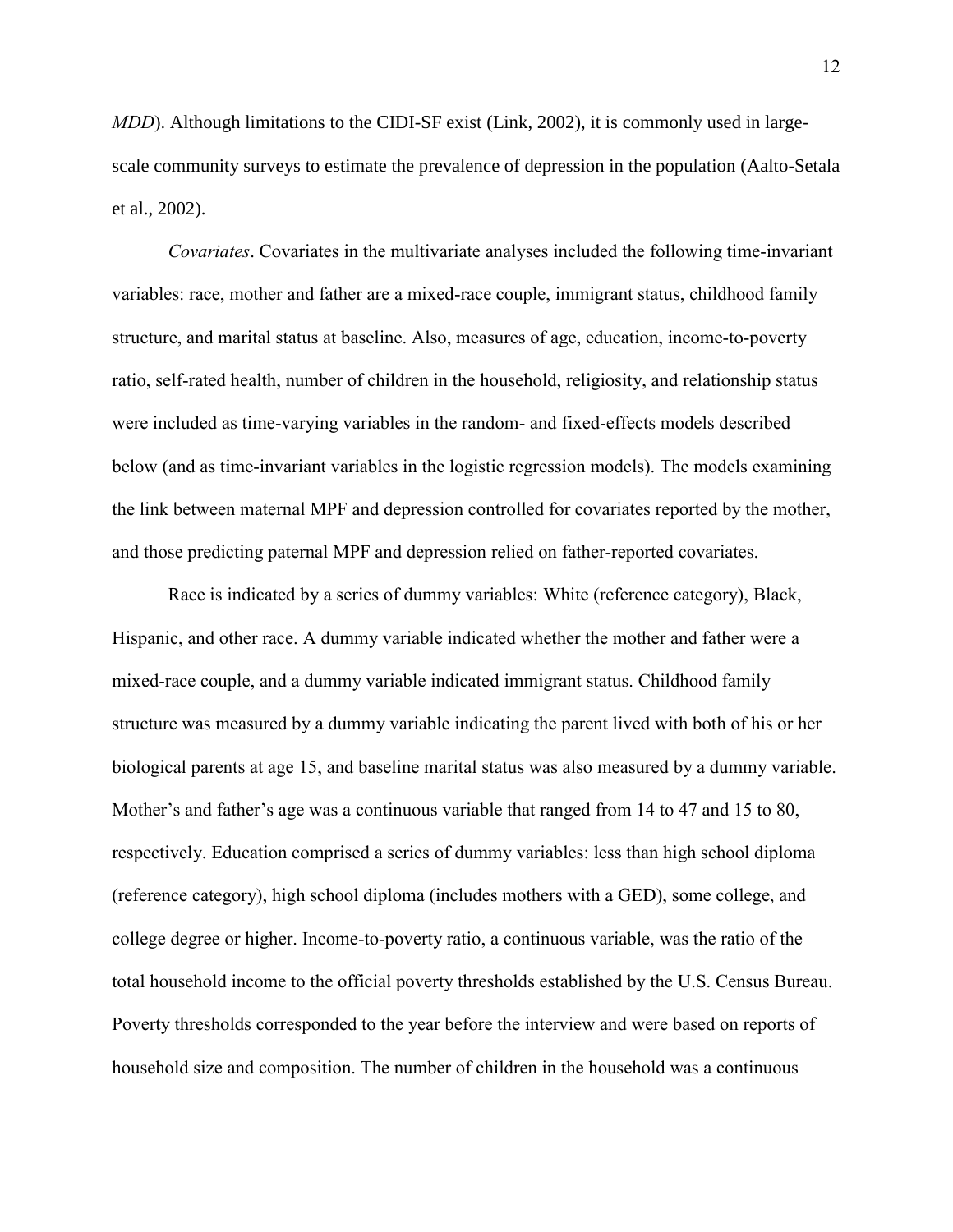variable, and parents' self-reported health was measured dichotomously (1 = *fair or poor health*, 0 = *excellent, very good, or good health*). Parents were asked how often they attended religious services, which is represented by a series of dummy variables: at least once a week (reference category), several times a month, several times a year or hardly ever, and never. The parents' current relationship status was represented by a series of dummy variables: married (reference category), cohabiting, romantically involved, and separated.

# *Procedures*

In this paper, we used three types of multivariate models to estimate the association between MPF and depression among parents — random-effects, fixed-effects, and logistic regression. We began by using random-effects logistic regression models to estimate depression as a function of MPF and controls. We structured the data in a parent-wave format where each parent was observed up to three points in time. We estimated models separately for mothers and fathers. The key independent variable, MPF, was included in each model. We estimated three models for mothers and three models for fathers. First, we estimated the bivariate relationship between MPF and depression. Second, we added both time-invariant (race, mixed-race couple, immigrant status, childhood family structure, marital status at baseline) and time-varying (age, education, income-to-poverty ratio, number of children, self-rated health, and religiosity) covariates. In the final model, we included one additional time-varying covariate, parents' relationship status. Because MPF is strongly associated with relationship status (Carlson  $\&$ Furstenberg, 2006), this model provides information about whether MFP is linked to depression over and above how it might affect union dissolution (i.e., the indirect effect); therefore, it likely underestimates the total consequences of MPF.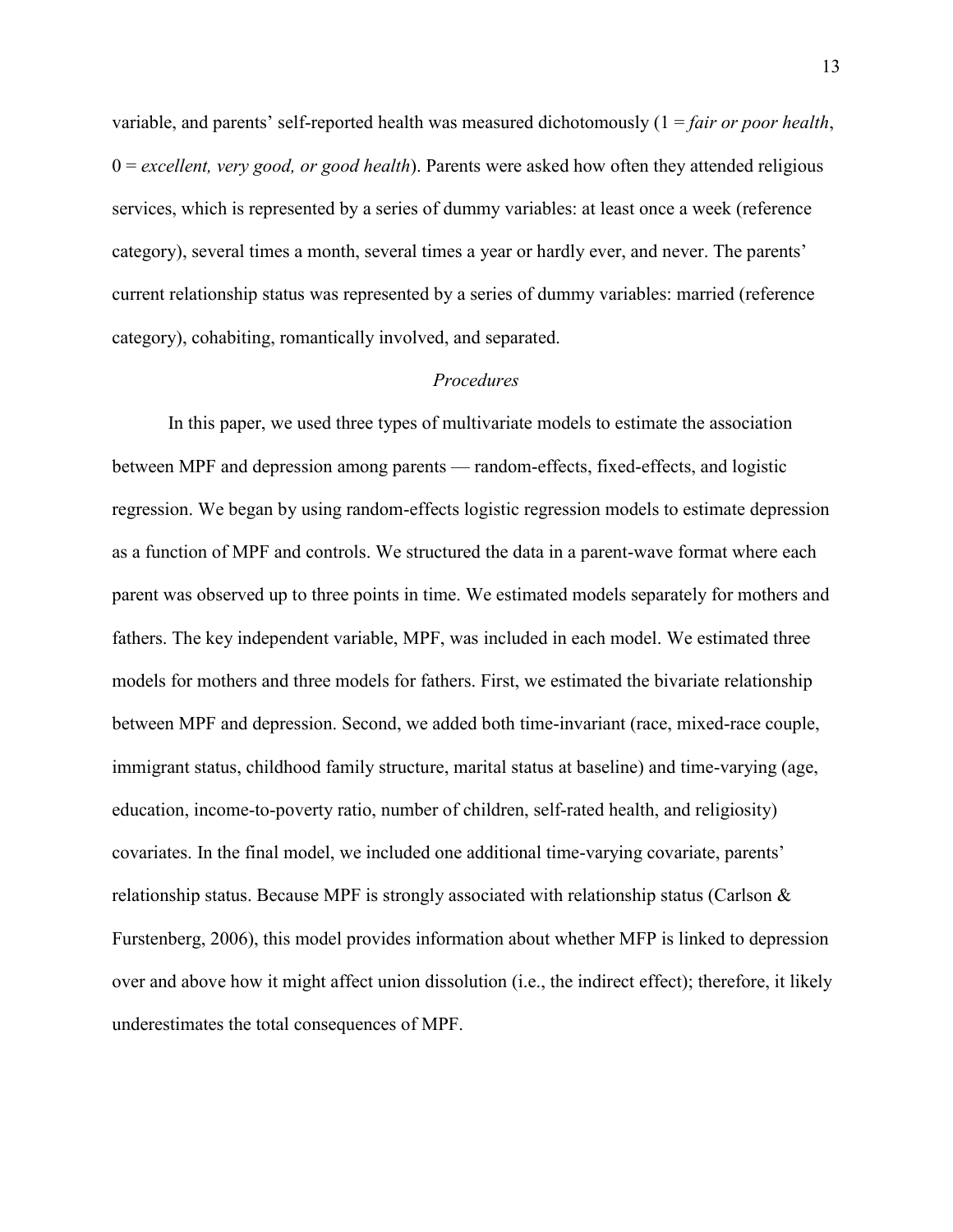Next, we used fixed-effects models to estimate depression as a function of MPF. Fixedeffects models estimate variation only within individuals over time, as opposed to the betweenand within-individual variation captured by the random-effects models. This more conservative technique allowed us to examine how a *change* in MPF between waves was linked to a *change* in the likelihood of depression, net of time-varying observed characteristics and all time-invariant characteristics. In effect, individuals were used as their own controls, and we observed how depression changes over time when an individual moves into MPF. It is important to note that all change on MPF status is moving *into* MPF, since one cannot go from having MPF to no MPF. Though we cannot draw strong causal conclusions, the fixed-effects models account for some unobserved heterogeneity across individuals and thus more closely estimate the causal relationship between MPF and depression. These models proceeded in a similar order to the random-effects models.

As we describe below, the findings from the random- and fixed-effects models suggested a potentially bi-directional association between MPF and depression. Thus, we further examined this with logistic regression models that predicted the odds of reporting MPF at the 5-year survey as a function of depression and the controls. In this set of analyses, the key independent variable was depression at the 1-year survey. The models proceeded in a similar fashion to the randomand fixed-effects models predicting depression. We first presented the bivariate association between depression and MPF (Model 1), added a host of controls including relationship status at baseline (Model 2), and finally adjusted for relationship status at the 5-year survey (Model 3). We did this because, presumably, separation from one partner is necessary before MPF can occur. In other words, this final model indicates whether depression operates to affect MPF only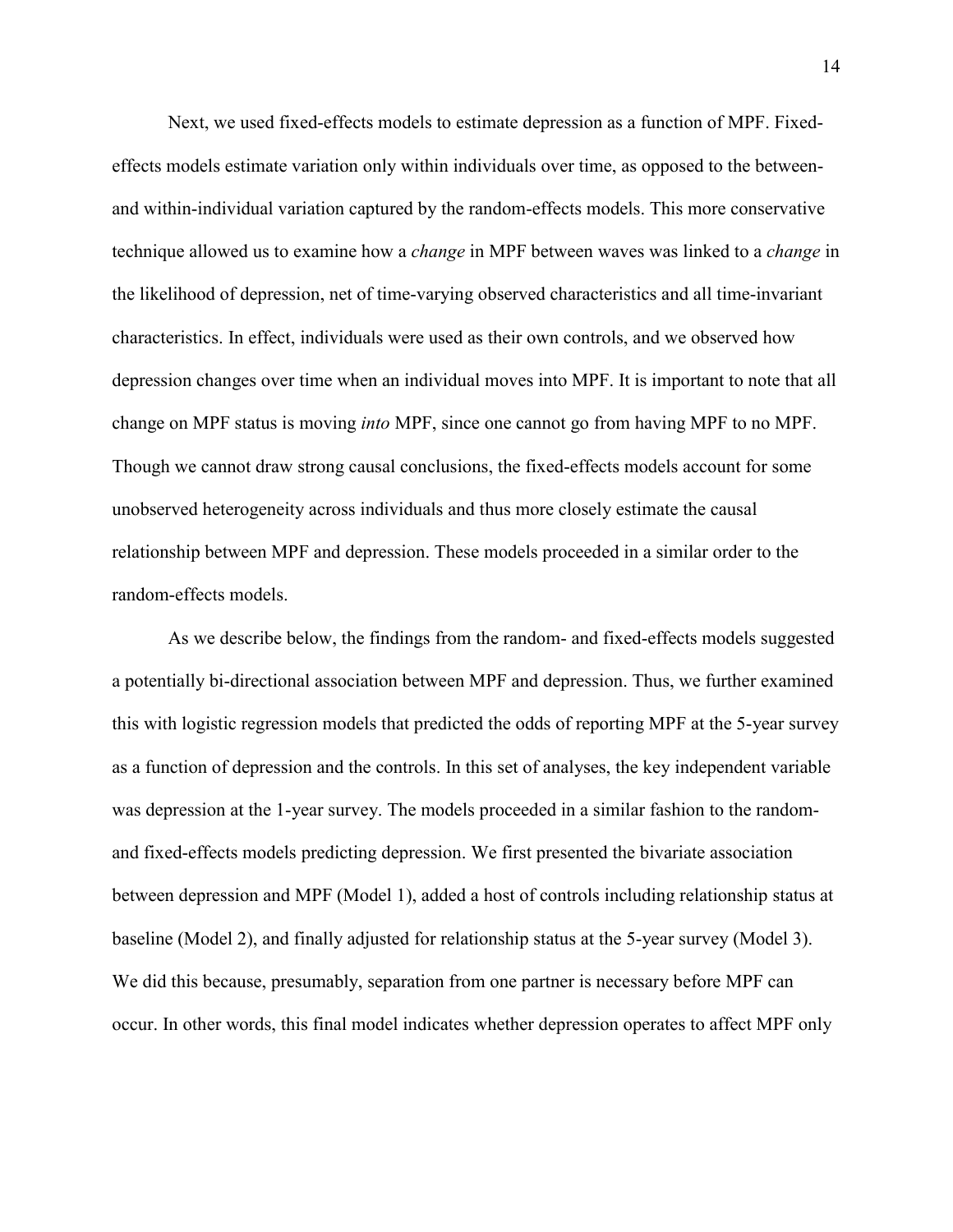through a greater likelihood of the focal couple's breaking up. Whenever possible, we used covariates from baseline to ensure that they are as exogenous to depression as possible.

Few observations within the analytic sample are missing on the covariates, and we used the *ice* (imputation by chained equations) command in Stata (Royston, 2004) to impute missing data on the covariates—but not on MPF or depression. In the imputation model, we included variables related to the research questions or to the likelihood of being missing (Allison, 2002). Analyses that used listwise produce substantively similar estimates.

### *Sample Characteristics*

Table 1 presents baseline sample characteristics for mothers and fathers in the analytic sample, weighted by city sampling weights. About 26% of mothers and 25% of fathers in the respective (weighted) analytic sample reported MPF at the 1-year survey. The frequency increased to 30% of mothers and 29% of fathers at the 3-year survey, and 32% of mothers and 31% of fathers at the 5-year survey. About 13% of mothers in the analytic sample reported depression in the 1-year survey, 18% in the 3-year survey, and 13% in the 5-year survey. Among fathers, 10%, 15%, and 10% of fathers reported depression in the 1-, 3-, and 5-year interviews, respectively.

### [Table 1 about here]

More than half of parents are racial and ethnic minorities: 34% of mothers and fathers are Black, and 30% of mothers and 32% of fathers are Hispanic. Mothers, on average, were 27 years old when their children were born, and fathers were 30 years old. The majority of parents (61% of mothers and 55% of fathers) did not have education beyond high school, and about 7% of mothers and 8% of fathers reported fair or poor health at baseline. About 76% of mothers and 79% of fathers in their respective analytic samples were living together at baseline, in either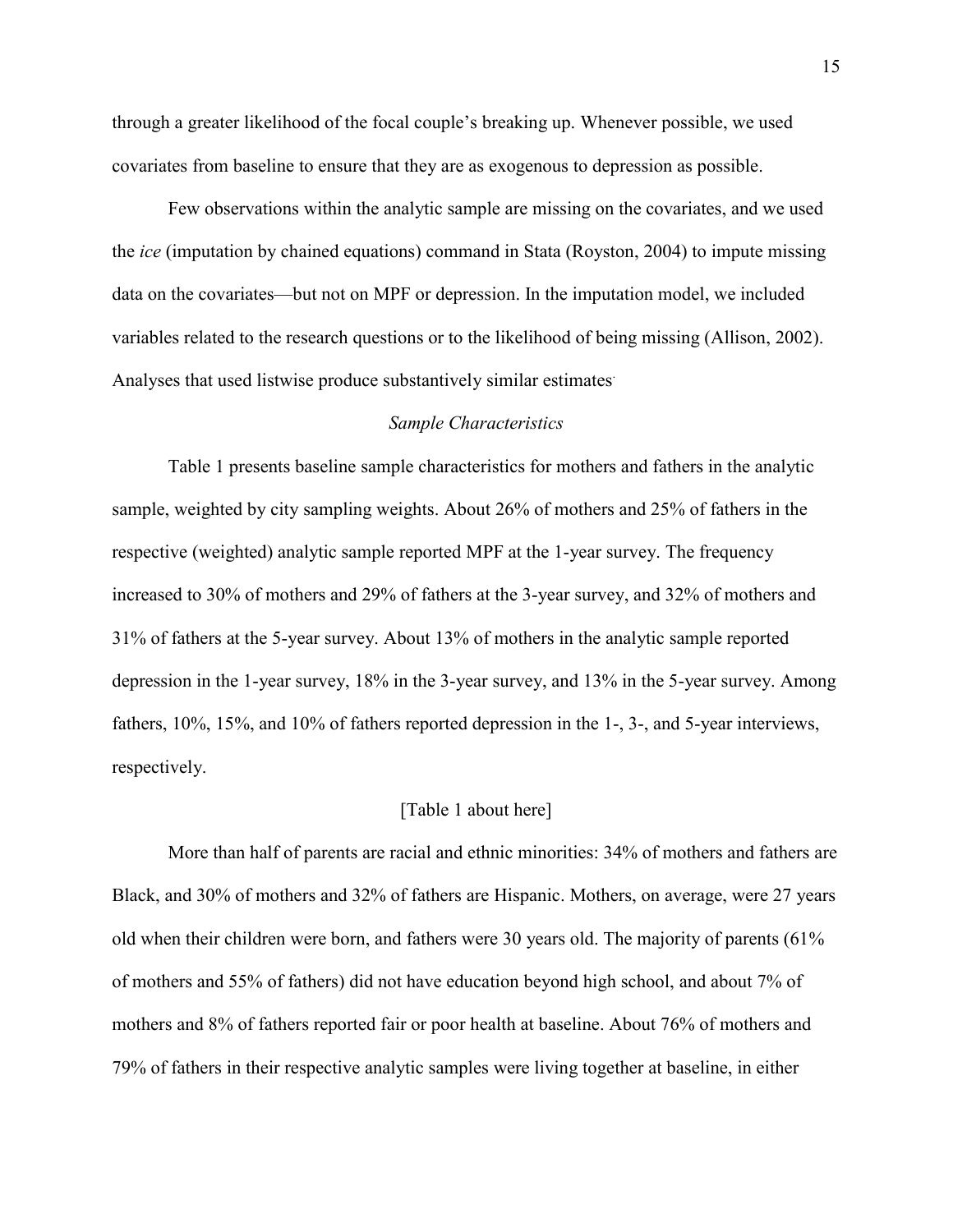married or cohabiting relationships, though this percentage decreased over time. About 36% of mothers and 33% of fathers had separated by the time their joint child was 5 years old.

# RESULTS

Table 2 shows that mothers and fathers who reported MPF at the 1-year survey, compared to those who did not report MPF at the 1-year survey, were more likely to be depressed at any wave. For example, about 18% of mothers with MPF reported depression at the 1-year survey, compared to 12% of mothers without MPF. Similarly, 12% of fathers with MPF and 9% of fathers without MPF reported depression at the 1-year survey. With the exception of fathers at the 3-year survey, these differences in depression by MPF status were statistically significant. The sample sizes in this table are different from those presented in Table 1; Table 1 includes all mothers and fathers in their respective analytic samples (recall that they only had to report MPF at one wave to be in the analytic sample), and Table 2 includes only individuals who reported MPF at the 1-year survey (and the *n*s are unweighted). Because these descriptives do not account for the possibility that differences in depression are artifacts of other heterogeneity between individuals, the subsequent tables used multivariate analyses to examine the association between MPF and depression.

#### [Table 2 about here.]

# *MPF as a Predictor of Depression*

Table 3 (left side of table) presents results from the random-effects models that estimate maternal depression. Model 1, the bivariate model, demonstrates a strong relationship between mothers' MPF and depression. Mothers who reported having children with more than one partner, compared to their counterparts with children by only one partner, were 1.66 times more likely to report depression  $(p < .001)$ . The bivariate models, however, do not account for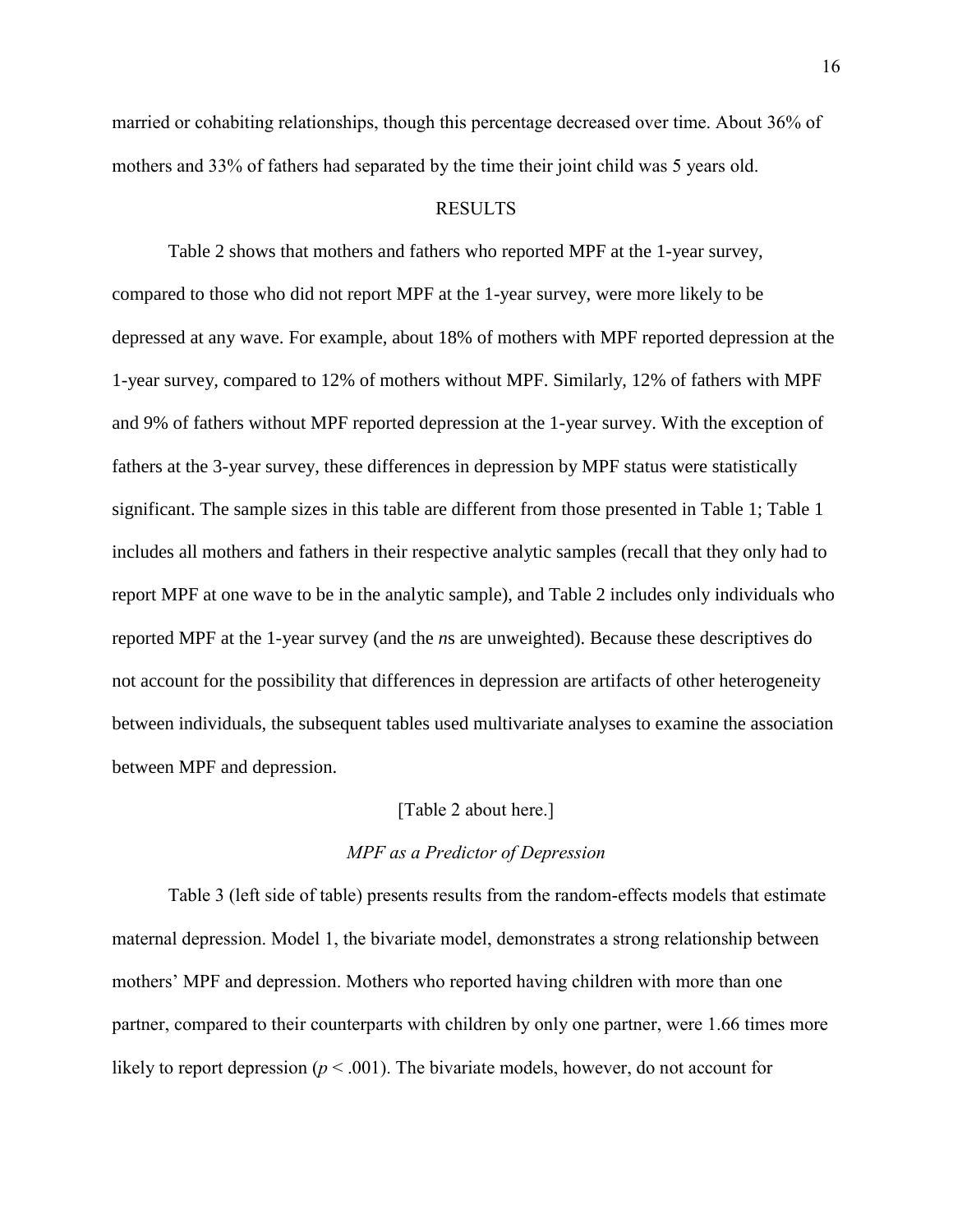additional factors that may alter the association between mothers' MPF and depression. When we included a host of individual-level covariates (Model 2), maternal MPF was still predictive of maternal depression. As expected, the inclusion of the covariates attenuated the size and significance of the coefficients. The final set of models controlled for parents' relationship status; it is important to keep in mind that these models likely provide conservative estimates, given the strong correlation between MPF and relationship status (Carlson & Furstenberg, 2006). These models show that mothers' mental health suffers when they have children with more than one partner even net of relationship status at the 5-year survey. Mothers with MPF, compared to their counterparts with no MPF, were 1.25 times more likely to report depression  $(p < .05)$ .

### [Table 3 about here]

In the next series of models in Table 3 (right side of table), we used fixed-effects models to estimate the link between mothers' MPF and depression. As noted above, by only taking into account within-person changes in MPF and depression, these models provide a more conservative estimate of this relationship. Contrary to the random-effects models, the fixedeffects models showed no statistically significant link between MPF and depression, even at the bivariate level. A change in MPF across survey waves is not associated with a change in the likelihood of reporting depression, suggesting that pre-existing characteristics (i.e., selection) may be partly responsible for the association between MPF and depression in the random-effects models.

The models in Table 4 predict paternal mental health. The random-effects estimates (left side of table) show that fathers' MPF is strongly associated with depression. In the bivariate models, fathers with children by more than one mother were more likely than their counterparts to report depression ( $OR = 1.76$ ,  $p < 0.01$ ). The covariates, however, did not completely attenuate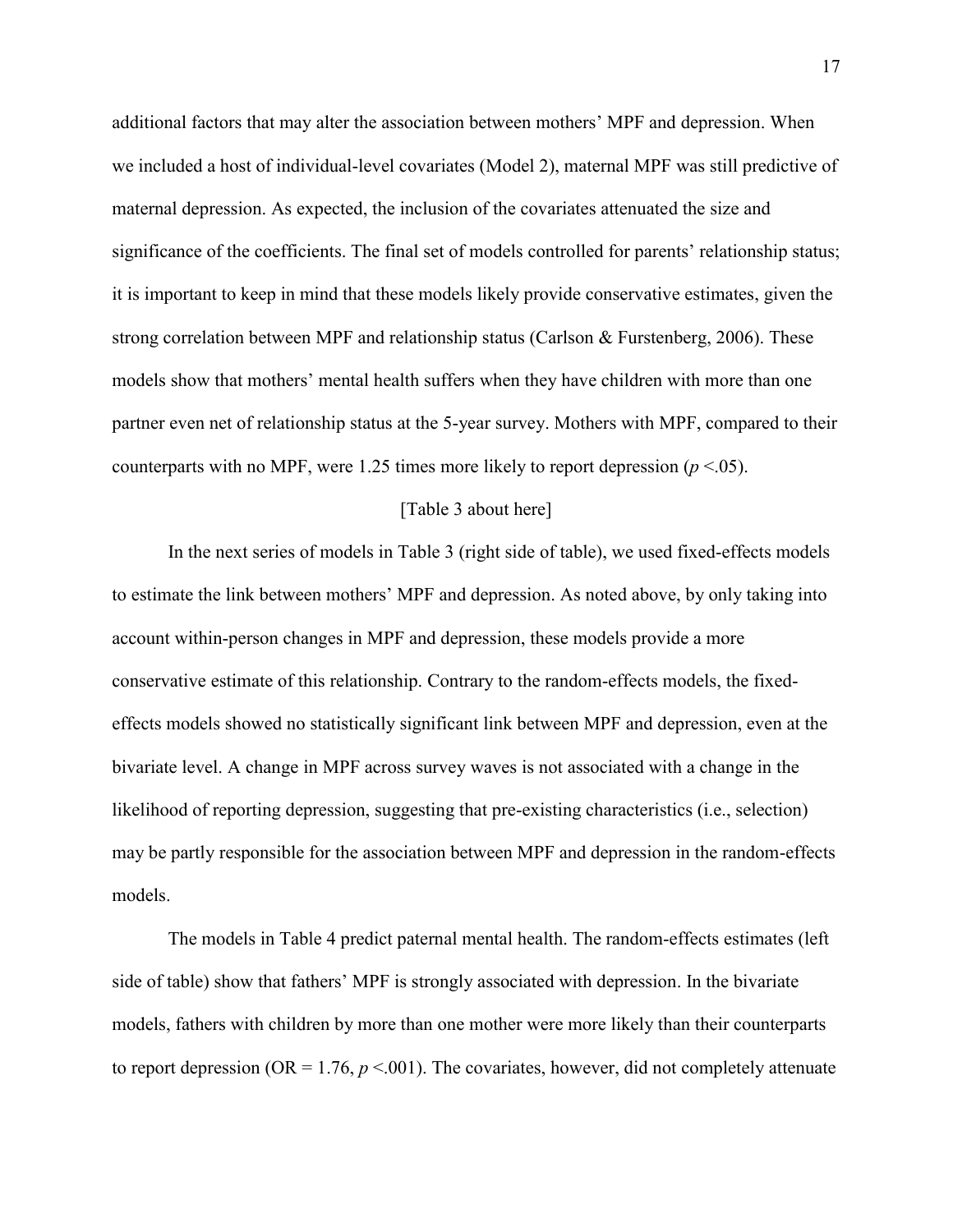this association. Even in the most conservative models, those that control for relationship status, fathers with MPF are 1.41 times more likely to be depressed  $(p < 01)$ . The fixed-effects estimates (right side of table) that predict paternal depression are similar to the fixed-effects models that predict maternal depression. These models show that fathers who have a child by another partner between waves are not, in fact, more likely to report depression than their counterparts with no change in MPF.

# [Table 4 about here]

*Additional covariates*. The results for the covariates were generally consistent with prior literature. The random-effects models showed that, holding constant a host of individual-level characteristics, Black and Hispanic mothers and fathers, as well as immigrant fathers, were less likely to report depression than their white and native-born counterparts. Mothers with greater income-to-poverty ratios were less likely than their more disadvantaged counterparts to report depression. Also consistent with expectations, mothers and fathers who reported fair or poor health were more likely to report depression. Mothers and fathers not in a romantic relationship, compared to their married counterparts, were more likely to be depressed.

*Alternative modeling strategies.* The findings from the random- and fixed-effects models were shown to be robust to a host of alternative modeling strategies. First, in supplemental analyses (not shown), we substituted the dichotomous indicators of MPF for count variables that indicated the number of partners with whom a parent has had a biological child (which, at the 5 year survey, ranged from 1 to 7 for mothers and 1 to 10 for fathers). For both mothers and fathers, the random-effects models showed that the count indicator was more strongly predictive of depression than the dichotomous indicator. In the fixed-effects models predicting maternal depression, MPF was statistically significant in all models, providing some evidence that MPF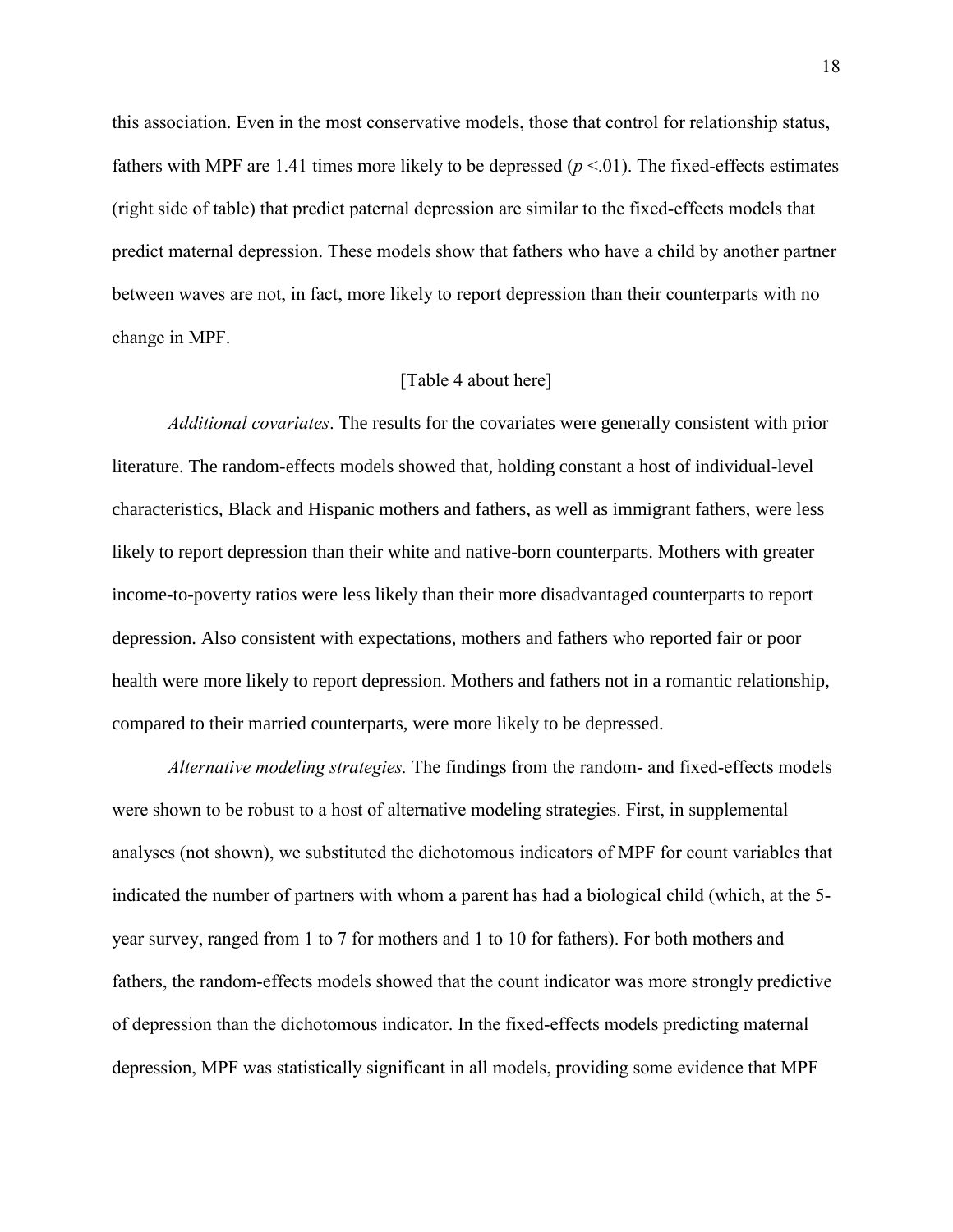and depression persist despite unobserved time-invariant and observed time-varying characteristics. Because the data do not include information about fathers' number of partners at the 1-year survey, we preferred to use the dichotomous indicators of MPF in our main analyses.

Additionally, it is possible that the association between MPF and depression varies across relationship status and socioeconomic status. MPF and depression disproportionately affect the unmarried and those with low socioeconomic status (Carlson & Furstenberg, 2006; Kessler & Zhao, 1999). The stress process theory (Pearlin, Lieberman, Menaghan, & Mullan, 1981; Pearlin, 1989; Turner, Wheaton, & Lloyd, 1995) provides one way to understand why married and unmarried mothers may respond differently to MPF. This theory posits that individuals are differentially exposed to stressors and that individuals have differential access to resources (e.g., social support such as marriage) to help them cope with these stressors (Pearlin, 1989; Turner et al., 1995). Thus, marriage may buffer depressed mothers from a stressor such as MPF, while mothers without such support may be more likely to be depressed. Similarly, economic resources have been shown to buffer against stressful life circumstances (Lin & Ensel, 1989). However, supplemental analyses suggested no difference in the association between MPF and depression by relationship status or by two indicators of socioeconomic status – income-to-poverty ratio and education. Therefore, MPF was associated with depression regardless of family structure or socioeconomic status.

Finally, the prior analyses were limited in that they did not consider how the MPF of the other parent of the focal child may be linked to depression for the respondent. A mother without MPF, for example, may experience mental health impairments if the father of the focal child has MPF. Splitting parenting responsibilities across multiple households may mean the father has less economic and emotional resources to provide to the focal child, which may negatively affect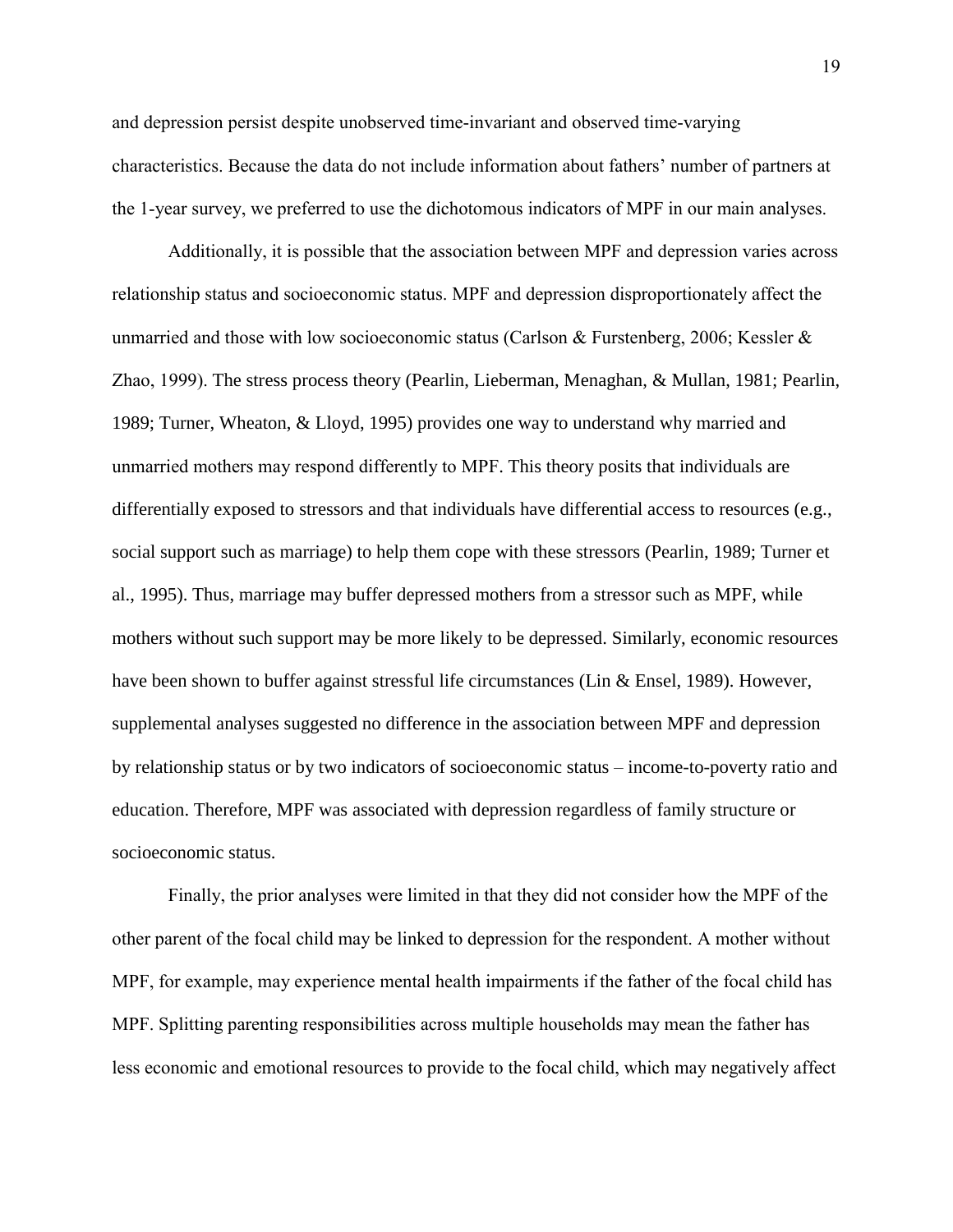maternal mental health if the mother feels her child is not receiving adequate attention. When both mothers and fathers have MPF, the mental health implications may be particularly detrimental. In supplemental analyses, we included an additional dummy variable that indicated whether the father (in the models estimating maternal depression) or mother (in the models estimating paternal depression) had MPF. We found that MPF of the other parent was not associated with depression, but the inclusion of this variable did not substantively alter the coefficient of interest.

### *Mental Health as a Predictor of MPF*

Why, given the strong link between MPF and depression in the random-effects models, did the fixed-effects results provide only limited evidence for this relationship? There are several possible explanations for the lack of association between MPF and depression in the fixedeffects models. First, the association may disappear because relatively few mothers and fathers report new MPF between waves. Similarly, few parents reported changes in depression; for example, of mothers not depressed at the 1-year survey, only 15% and 12%, respectively, reported depression at the 3- and 5-year surveys. This may explain part of the weak association in the fixed-effects models — there is simply not enough change in the independent and dependent variables to identify an effect of one on the other.

Second, it is important to recognize that the random- and fixed-effects models are capturing different aspects of MPF. The random-effects models reflect both prior and subsequent MPF, whereas the fixed-effects models reflect only subsequent MPF among couples who had *not* experienced MPF as of the 1-year survey. Having a new child by a new partner over the four years between one and five years after the focal birth is a relatively rare occurrence that likely reflects quite different circumstances than those experienced by the larger group of parents who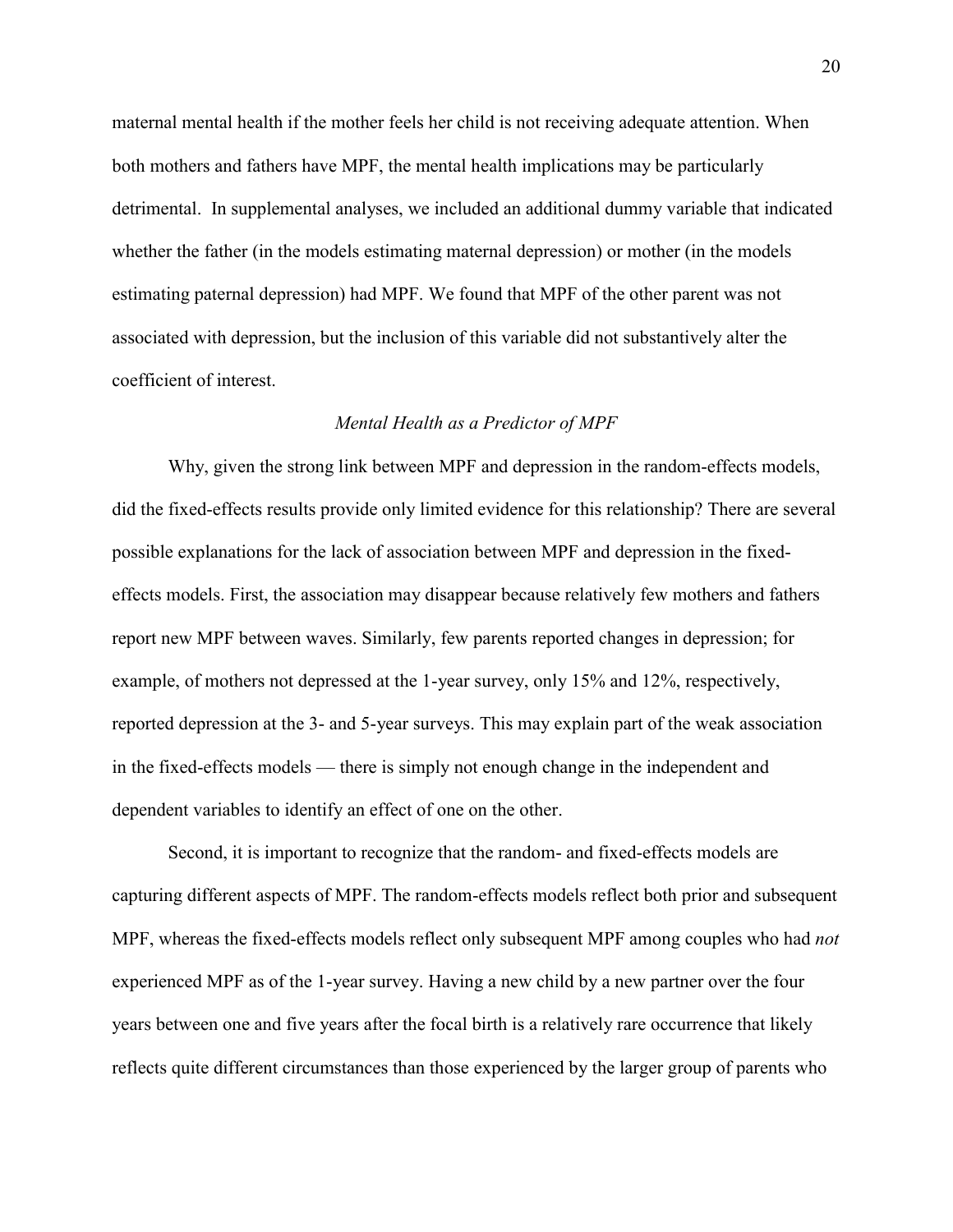reported MPF as of the 1-year survey (as MPF reported at the 1-year survey captures MPF prior to baseline, whereas subsequent reports of MPF only reflect changes between the 1- and 3-year surveys and between the 3- and 5-year surveys).

A third explanation for the weak associations in the fixed-effects models is that the results from the random-effects models may have been driven by unobserved heterogeneity that affects both MPF and depression. The difference in the estimates provides some evidence that having children with multiple partners does not *cause* impairments in mental health but instead suggests that parents with poor mental health may select into MPF. We directly explored this possibility with the results in Table 5, predicting mothers' and fathers' MPF at the 5-year wave.

On the left side of Table 5, we estimated mothers' MPF at the 5-year survey as a function of mothers' depression at the 1-year survey. The bivariate model showed a strong association between maternal depression and mothers' likelihood of reporting MPF at the 5-year survey (OR  $= 1.51, p \le 0.001$ ). This association was attenuated in the next set of models that included a host of baseline demographic and socioeconomic characteristics ( $OR = 1.25$ ,  $p < 0.01$ ). The final model included a dummy variable indicating the parents' relationship status at the 5-year survey. Though the inclusion of these variables slightly attenuated the coefficient for depression, it remained statistically significant: Among mothers who had children with only one partner at the 1-year survey, depression (OR = 1.23,  $p < 0.05$ ) was associated with a greater likelihood of having a child with a new partner by the 5-year survey.

### [Table 5 about here]

We also estimated fathers' MPF at the 5-year survey, and we present this on the right side of Table 5. The bivariate results showed that paternal depression is associated with a greater likelihood of MPF (OR = 1.80,  $p < 0.001$ ). This association was attenuated but remained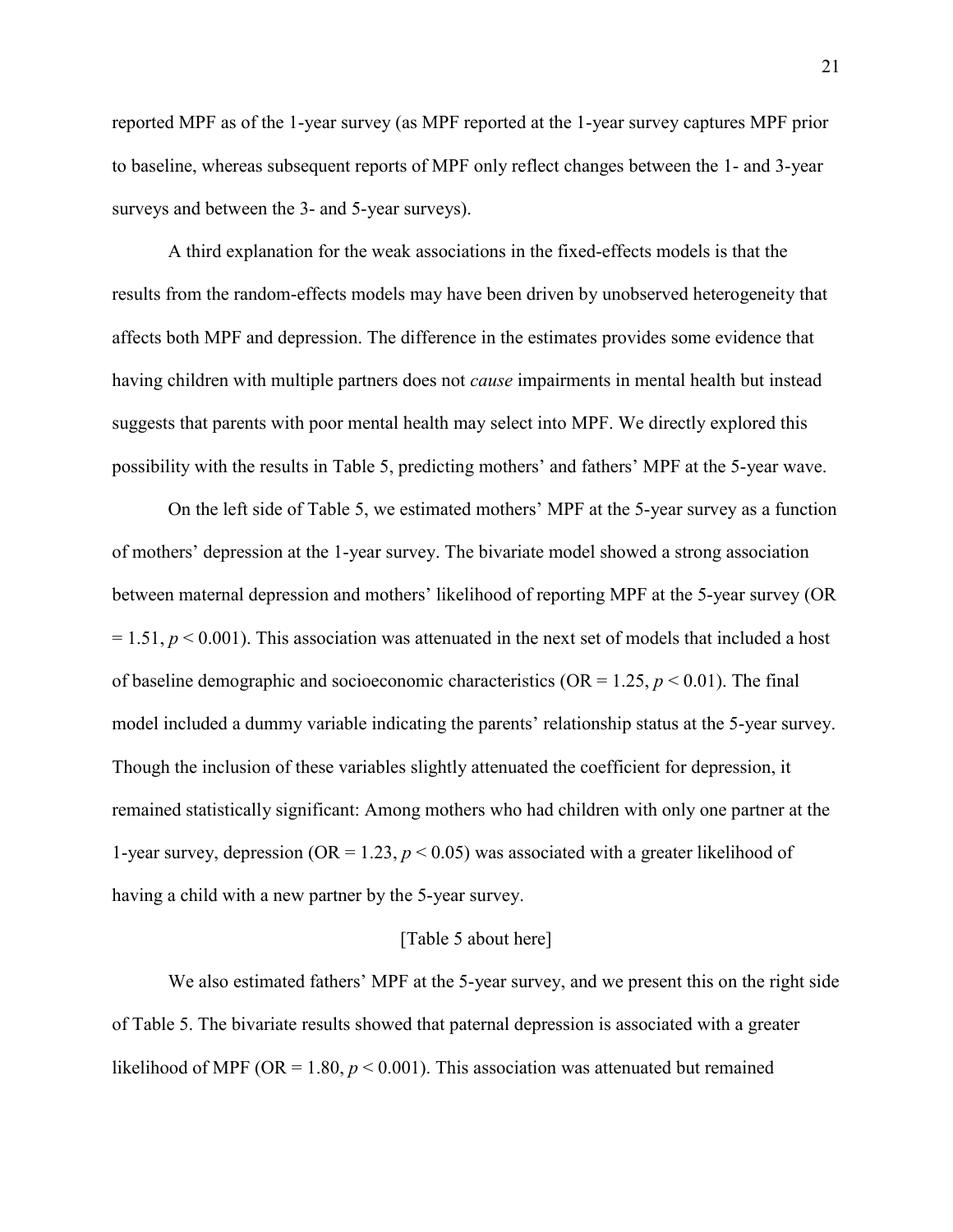statistically significant in the next models. Even after accounting for baseline characteristics, as well as relationship status at the 5-year survey, fathers who reported depression at the 1-year survey, compared to their nondepressed counterparts, were 1.51 times more likely to have MPF at the 5-year survey  $(p < 0.01)$ . The findings presented in Table 5 were robust if we restricted each analytic sample to individuals who did not report MPF at the 1-year survey. We also included both parents' mental health status in predicting each parents' MPF at the 5-year survey, since mental health of either parent may be a factor in their breaking up and, thus, a risk factor for each parent being at risk of new MPF. Our results were also robust to this specification.

### DISCUSSION

Given the dramatic demographic changes of the past five decades, particularly the decoupling of marriage and childbearing, adults and children increasingly have to negotiate complex family structures. MPF, when parents have biological children with more than one partner, is one aspect of complex family structures that may have negative consequences for adults and children (Bronte-Tinkew et al., 2009; Carlson & Furstenberg, 2007; Harknett & Knab, 2007). Theoretically, there are reasons to believe that mental health impairments such as depression may be one consequence of MPF among both mothers and fathers, though it is also plausible that the direction of causality goes in the opposite direction.

In this paper, we used longitudinal data from the Fragile Families and Child Wellbeing Study to examine the potentially bidirectional association between MPF and depression among mothers and fathers. Several key findings emerged. First, by and large, random-effects models suggested a strong correlation between MPF and depression for both mothers and fathers, above and beyond the effect of family structure. Supplemental analyses not presented showed that MPF was associated with a greater likelihood of depression regardless of family structure. Because the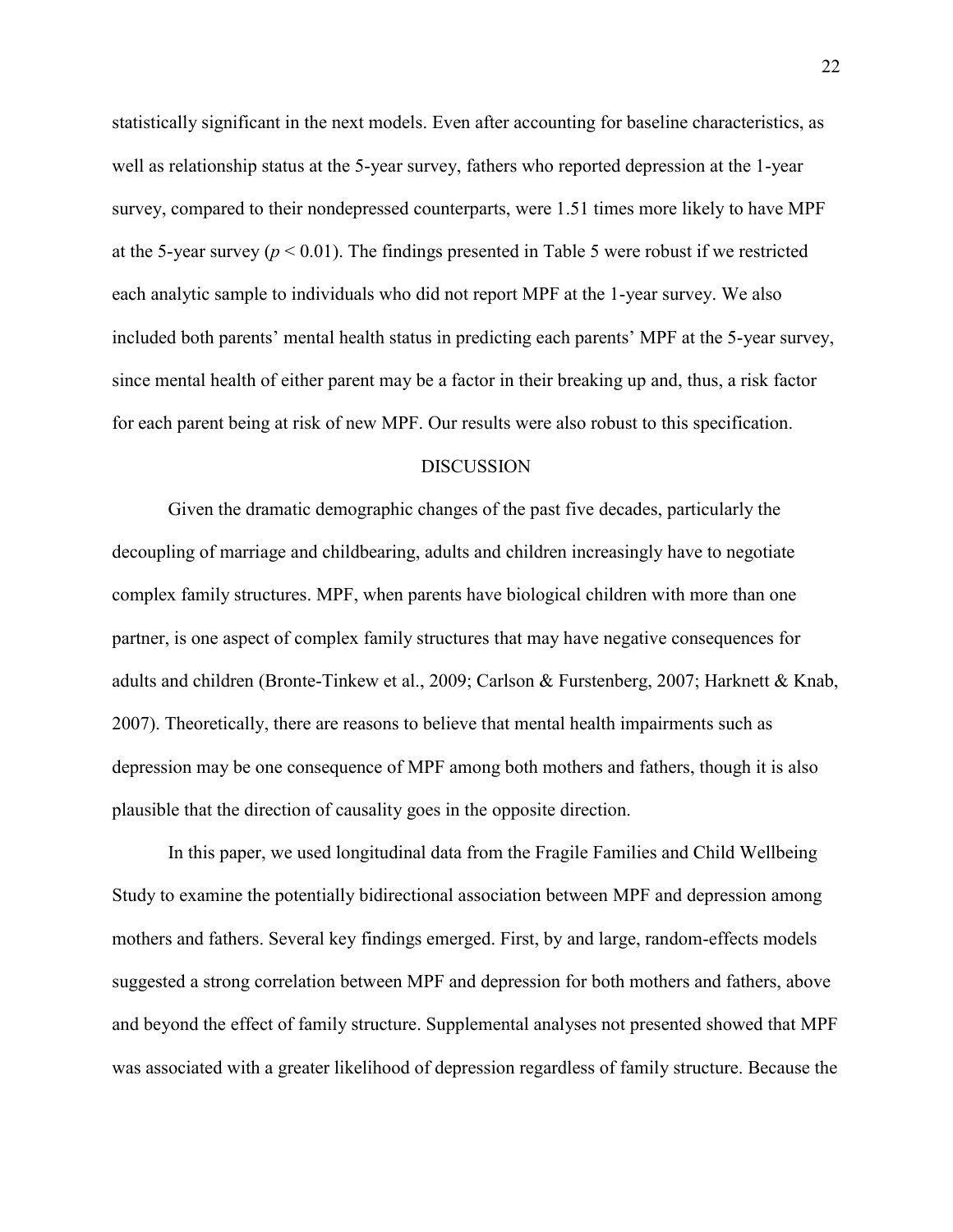models presented do not take into account the MPF of parents' current or former partners, these results are likely a lower bound estimate of the link between MPF and depression.

The random-effects models were consistent with our expectations about the association between MPF and depression. MPF is a complex family situation that may create ambiguity with respect to family roles and boundaries, which may directly or indirectly lead to depression (Boss, 1980; Brown & Manning, 2009). Or, it may be that coordinating childrearing across multiple households, which is common among parents with MPF, may lead to depression (Jayakody  $\&$ Seefeldt, 2005). Unfortunately, in this paper, we can only speculate about the potential mechanisms that link multi-partnered fertility and depression, though this is an important direction for future research. If, for example, parents do not share childrearing responsibilities, it is likely that MPF is not associated with depression. Qualitative data may be particularly useful for understanding how parents with children by multiple partners negotiate their childrearing roles and responsibilities (Hill, 2006; Jayakody & Seefeldt, 2005).

Additionally, in this paper, we found that much of the link between MPF and depression disappeared in the fixed-effects models, suggesting that the primary differences may be *between* individuals. The lack of statistically significant findings in the fixed-effects models may be due to the fact that few individuals reported a change in MPF and depression across waves. Alternatively, these fixed-effects models may demonstrate that the association was due to variation across individuals or unobserved time-invariant characteristics of these mothers. Additional findings presented in Table 5, which showed that depression at the 1-year survey was associated with a greater likelihood of MPF at the 5-year survey, provided further evidence that MPF and depression may go hand in hand.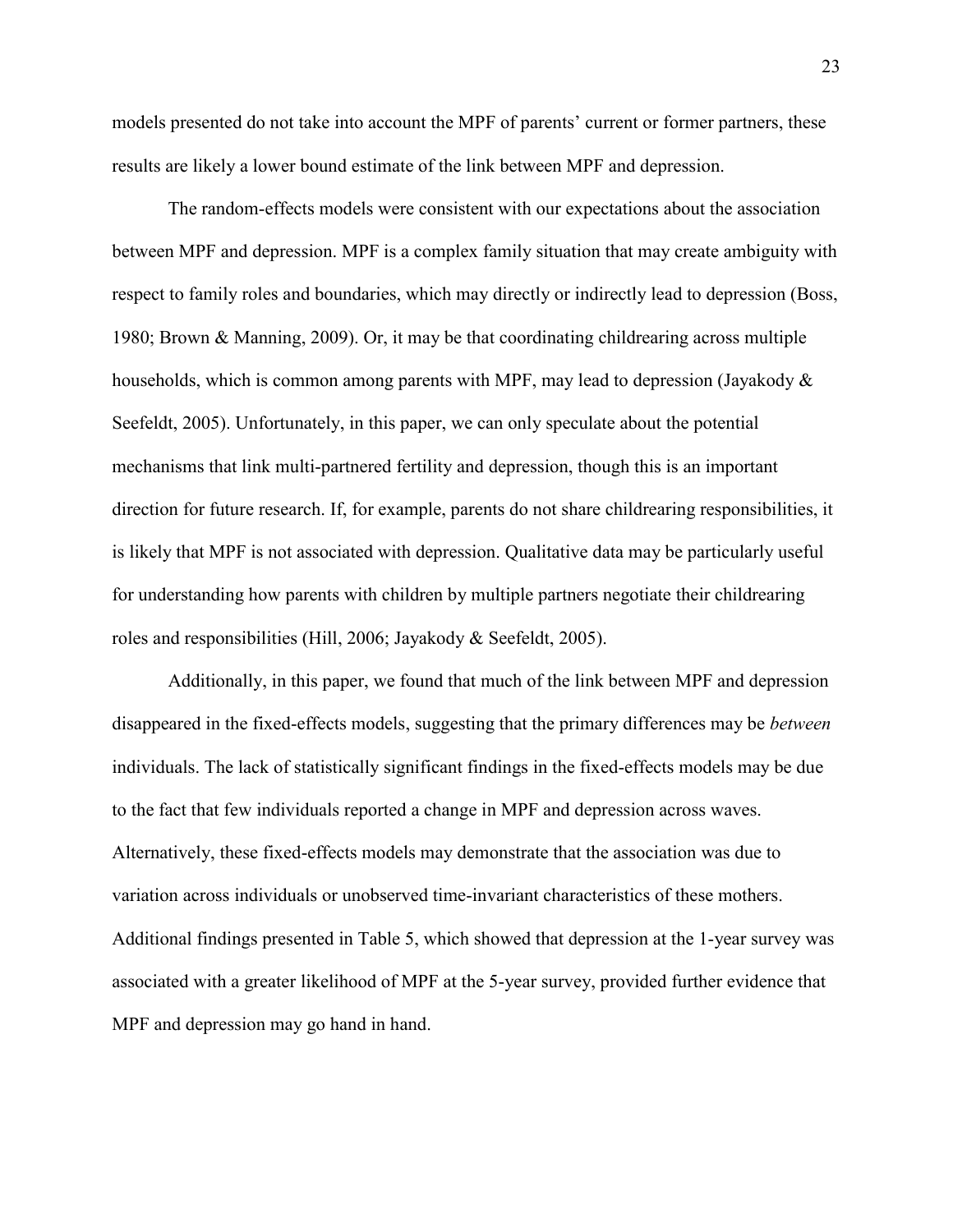As discussed earlier, our analyses could not discern the causal direction of the link between MPF and mental health. The fixed-effects models, which allowed us to come closest to discerning a causal relationship, were limited in several ways. First, though they did account for time-invariant characteristics of parents, they did not account for unobserved time-varying characteristics such as relationship quality or treatment for depression. Also, as noted, relatively few parents reported changes in MPF and mental health across waves, which meant that few parents were included in the fixed-effects analyses. An additional limitation is that the Fragile Families data included a relatively young sample of parents, and these analyses only considered MPF through the focal child's fifth birthday. It is likely that a substantial proportion of parents go on to have subsequent MPF over time; if this is true, it is likely that our estimates of the mental health consequences of MPF are underestimated. Also, it is important to keep in mind that our analyses were limited to fathers that were interviewed in the Fragile Families Study, and we suspect that those fathers who did not participate were more likely to have both MPF and mental health problems. Indeed, according to mothers' reports of fathers' MPF at the 1-year survey, those fathers who did not participate in the baseline survey were much more likely to have MPF than their counterparts who did participate (56% compared to 33%). Hence, our estimates of this association may be downwardly biased. Finally, our analyses did not fully consider that MPF, similar to stepfamily formation, is a process that often includes the dissolution of one union, the formation of another union, and having a child within the new union. Future research will benefit from more explicitly considering all steps in this process.

Despite these limitations, this research adds to the broader literature on family formation and mental health. We used data from the Fragile Families and Child Wellbeing Study, a longitudinal survey of new parents, to provide, to our knowledge, the first examination of the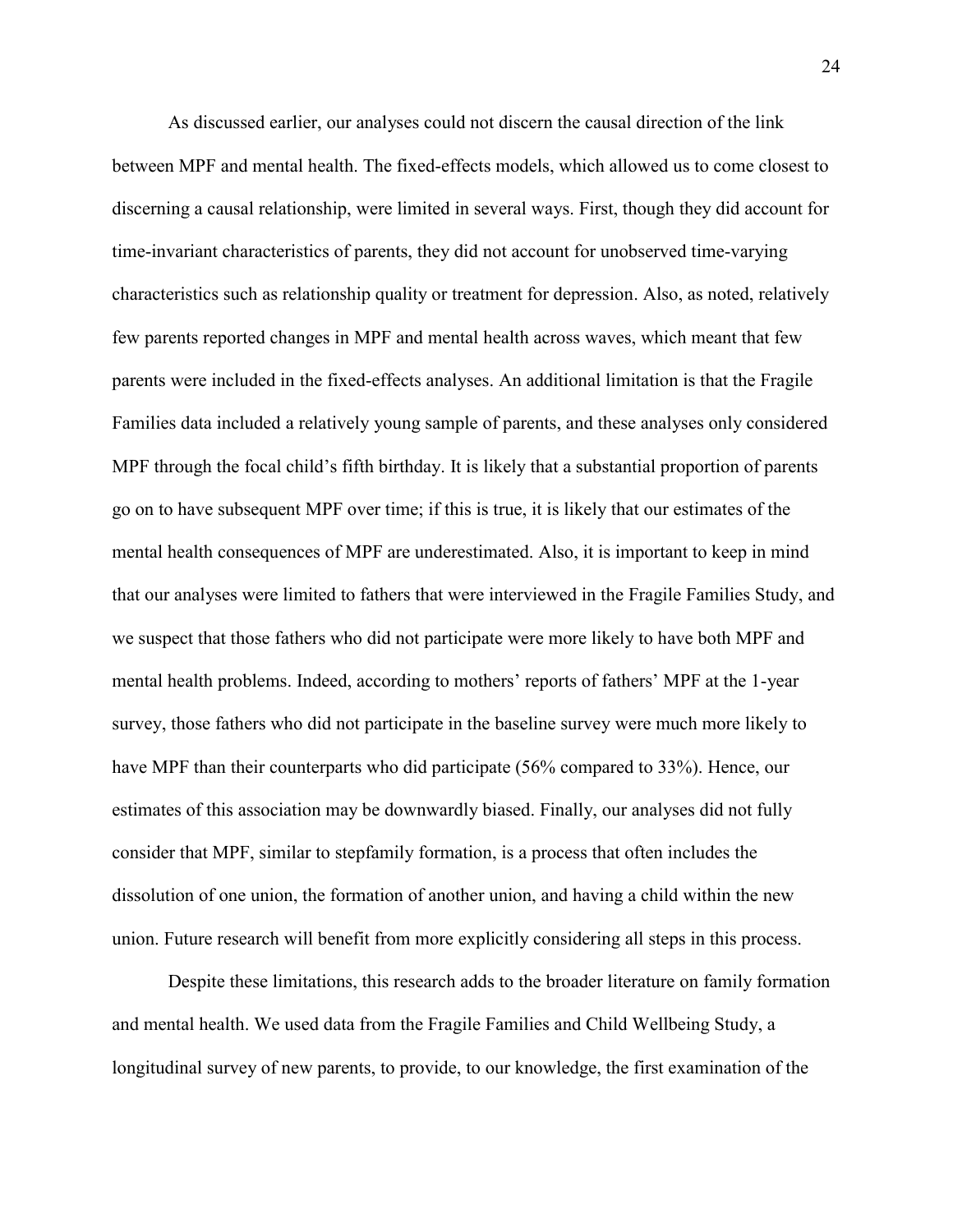mental health implications for adults of MPF. We found that, for both mothers and fathers, there was a strong link between MPF and depression. Theoretically, the direction of causality is ambiguous, and our empirical results suggested that MPF may indeed lead to depression and/or that parents who report depression may be more susceptible to MPF. These findings have important implications for child wellbeing, as both MPF and poor parental mental health are linked to less favorable outcomes throughout the early life course (Bronte-Tinkew et al., 2009; Turney, 2010). The increasing prevalence of MPF suggests that children with parents who are sharing resources across multiple households may be a particularly at-risk group (Guzzo & Furstenberg, 2007a).

#### REFERENCES

Aalto-Setala, T., Haarasilta, L., Marttunen, M., Tuulio-Henriksson, A., Poikolaninen, K., Aro, H., & Lonnqvist, L. (2002). Major Depressive Episode among young adults: CIDI-SF versus SCAN consensus diagnosis. *Psychological Medicine, 32*, 1309 – 1314.

Allison, P. (2002). *Missing data*. New York: Sage Publications.

- Amato, P. R. (2000). The consequences of divorce for adults and children. *Journal of Marriage and the Family, 62,* 1269 – 1287.
- Bendheim-Thoman Center for Research on Child Wellbeing. (2008). *Introduction to the Fragile Families public use data: Baseline, one-year, three-year, and five-year core telephone data*. Princeton, NJ: Office of Population Research, Princeton University.
- Blazer, D. G., Kessler, R. C., McGonagle, K., & Swartz, M. S. (1994). The prevalence and distribution of major depression in a national community sample: The National Comorbidity Survey. *American Journal of Psychiatry, 151,* 979 – 986.

Boss, P. G. (1980). Normative family stress: Family boundary changes across the life-span.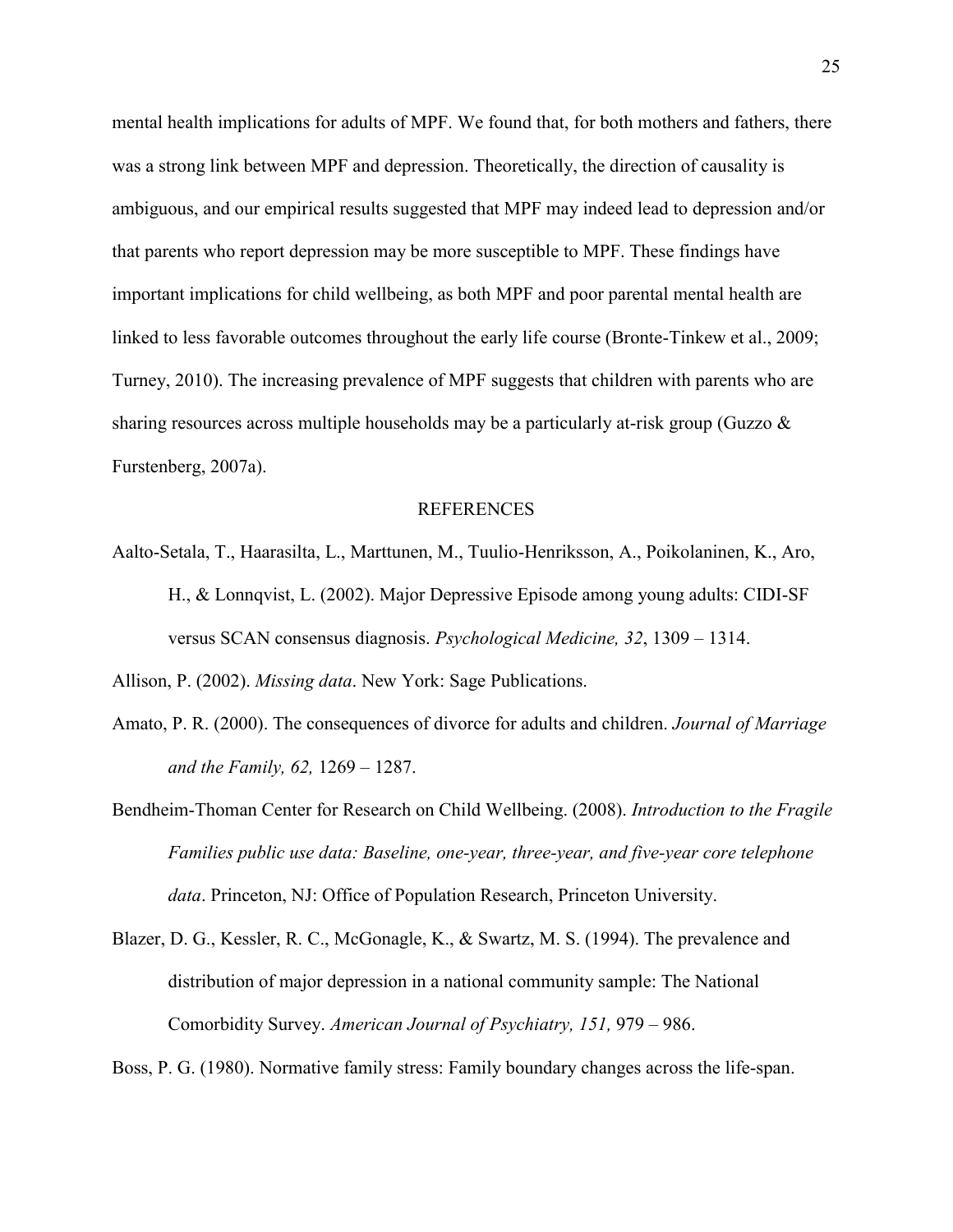*Family Relations, 29,* 445 – 450.

- Breslau, J., Kendler, K.S., Su, M., Gaxiola-Aguildar, S., & Kessler, R. C. (2005). Lifetime risk and persistence of psychiatric disorders across ethnic groups. *Psychological Medicine, 35,* 317 – 327.
- Bronte-Tinkew, J., Horowitz, A., & Scott, M. E. (2009). Fathering with multiple partners: Links to children's well-being in early childhood. *Journal of Marriage and Family, 71,* 608 – 631.
- Brown, S. L., & Manning, W. D. (2009). Family boundary ambiguity and the measurement of family structure: The significance of cohabitation. *Demography, 46,* 85 – 101.
- Carlson, M. J., & Furstenberg, F. F. (2007). The consequences of multi-partnered fertility for parental involvement and relationship. Center for Research on Child Wellbeing Working Paper.
- Carlson, M. J., & Furstenberg, F. F. (2006). The prevalence and correlates of multipartnered fertility among urban U.S. parents. *Journal of Marriage and Family, 68,* 718 – 732.
- Cherlin, A. (1978). Remarriage as an incomplete institution. *The American Journal of Sociology, 84,* 634 – 650.
- Cherlin, A. (2004). The deinstitutionalization of American marriage. *Journal of Marriage and Family, 66,* 848 – 861.
- Cherlin, A. J., & Furstenberg, F. F. (1994). Stepfamilies in the United States: A reconsideration. *Annual Review of Sociology, 20,* 359 – 381.
- Coontz, S. (2005). *Marriage, a history: From obedience to intimacy, or how love conquered marriage*. New York: Viking Press.

DeKlyen, M, Brooks-Gunn, J., McLanahan, S., & Knab, J. (2006). The mental health of married,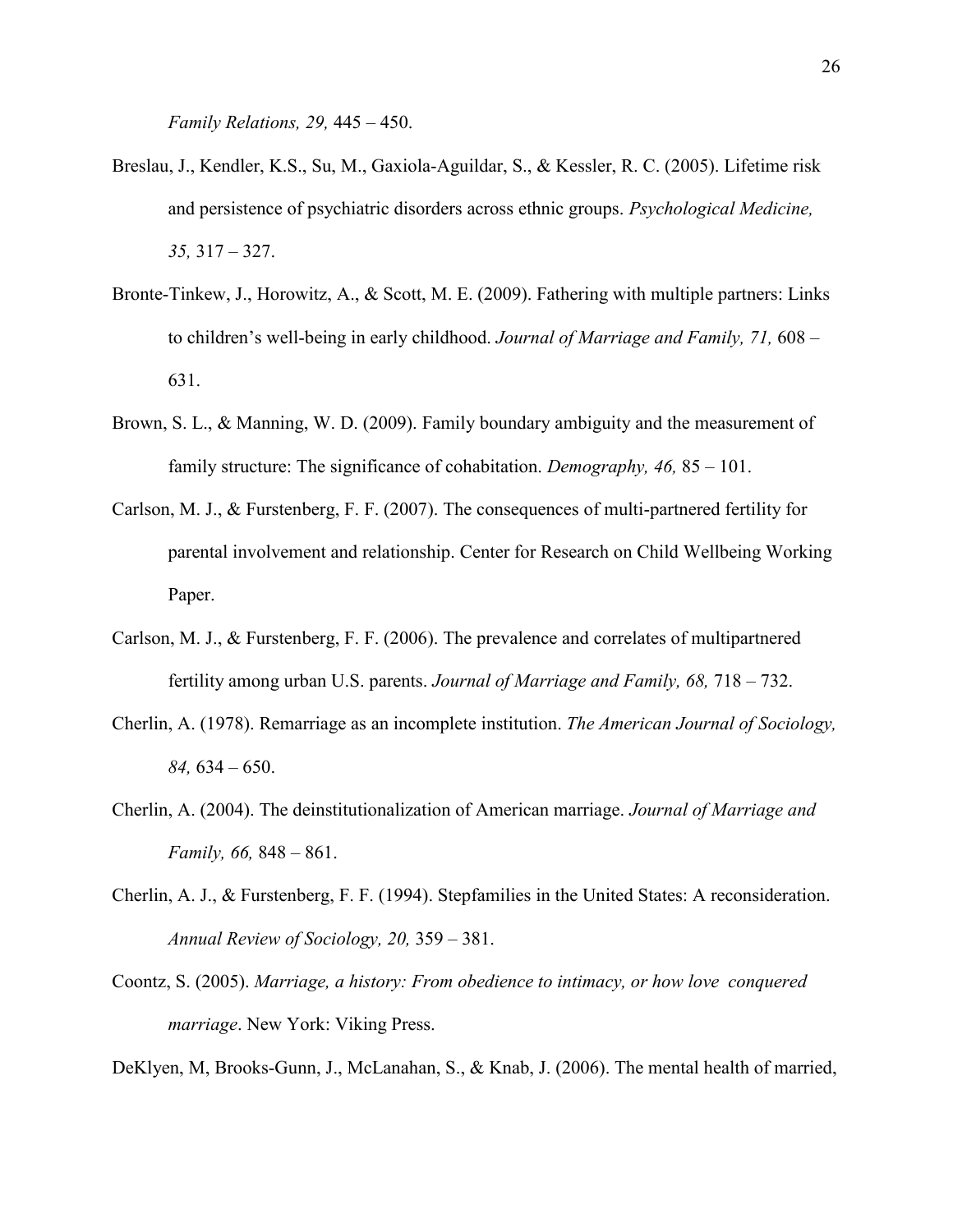cohabiting, and non-coresident parents with infants. *American Journal of Public Health, 96,* 1838 – 1841.

- Ellwood, D. T., & Jencks, C. (2004). The spread of single-parent families in the United States since 1960. In by D.P. Moynihan, T.M. Smeeding, and L. Rainwater (Eds.), *The future of the family (*pp. 25 – 65). New York: Russell Sage Foundation.
- Gable, S., Crnic, K., & Belsky, J. (1994). Coparenting within the family system: Influences on children's development. *Family Relations, 43,* 380 – 386.
- Goldstein, J. R., & Kenney, C. T. (2001). Marriage delayed or foregone? New cohort forecasts of first marriage for U.S. women. *American Sociological Review, 66,* 506 – 519.
- Guzzo, K. B., & Furstenberg, F. F. (2007a). Multipartnered fertility among American men. *Demography, 44,* 583 – 601.
- Guzzo, K. B, & Furstenberg, F. F. (2007b). Multipartnered fertility among young women with a nonmarital first birth: Prevalence and risk factors. *Perspectives on Sexual and Reproductive Health, 39,* 29 – 38.
- Hamilton, B. E., Martin, J. A., & Ventura, S. J. (2010). Preliminary births for 2008. *National Vital Statistics Reports*, vol. 58, No. 16. Hyattsville, MD: National Center for Health Statistics, Center for Disease Control.
- Hanson, T. L., Garfinkel, I., McLanahan, S. S., & Miller, C. K. (1996). Trends in child support outcomes. *Demography, 33,* 483 – 496.
- Harknett, K., & Knab, J. (2007). More kin, less support: Multipartnered fertility and perceived support among mothers. *Journal of Marriage and Family, 69,* 237 – 253.
- Harknett, K., & McLanahan, S. (2004). Racial and ethnic differences in marriage after the birth of a child. *American Sociological Review, 69,* 790 – 811.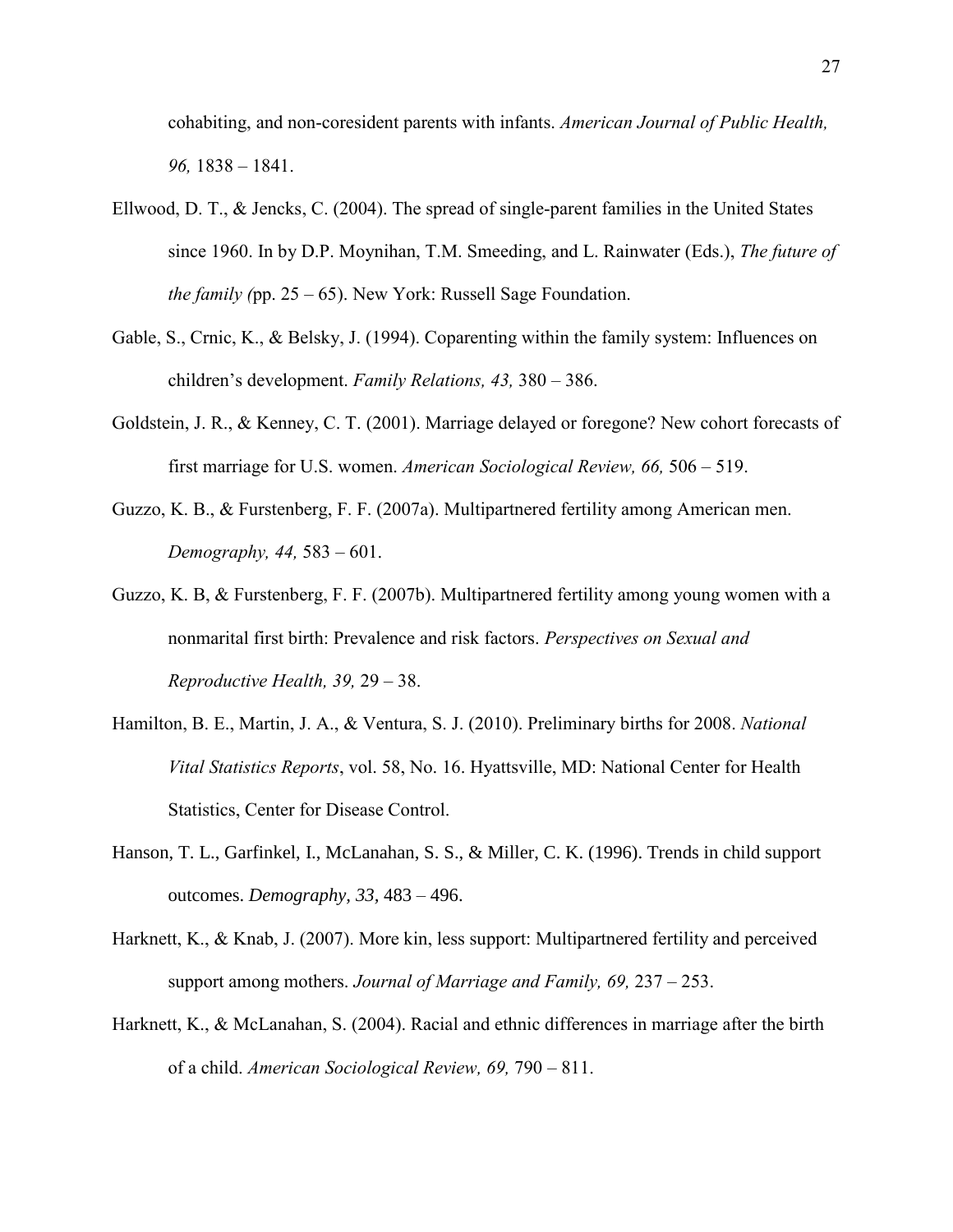- Heflin, C. M., & Iceland, J. (2009). Poverty, hardship, and depression. *Social Science Quarterly, 90,* 1051 – 1071.
- Hill, H. D. (2007). Steppin' out: Infidelity and sexual jealousy among unmarried parents. In P. England and K. Edin (Eds.), *Unmarried couples with children* (pp. 104 – 132). New York: Russell Sage Foundation.
- Hope, S., Rodgers, B., & Power, C. (1999). Marital status transitions and psychological distress: Longitudinal evidence from a national population sample. *Psychological Medicine, 29,*  381 – 389.
- Ihinger-Tallman, M. (1988). Research on stepfamilies. *Annual Review of Sociology, 14,* 25-48.
- Jayakody, R., & Seefeldt, K. S. (2005). Families across households: Who gets counted and the implications for family functioning. Presented at Mixed Methods Research on Economic Conditions, Public Policy, and Family and Child Wellbeing. National Poverty Center, University of Michigan.
- Kessler, R. C., Andrews, G. Mroczek, D., Ustun, B., & Wittchen, H. (1998). The World Health Organization Composite International Diagnostic Interview Short-Form (CIDI-SF). *International Journal of Methods in Psychiatric Research,* 7, 171 – 85.
- Kessler, R. C., & Zhao, S. (1999). Overview of descriptive epidemiology of mental disorders. In C. S. Aneshensel and J. C. Phelan (Eds.) *Handbook of the sociology of mental health* (pp. 127 – 150). New York: Aldine de Gruyter.
- Kim, H. K., & McKenry, P. C. (2002). The relationship between marriage and psychological well-being. *Journal of Family Issues, 23,* 885 – 911.
- Lamb, K. A., Lee, G. R., & DeMaris, A. (2003). Union formation and depression: Selection and relationship effects. *Journal of Marriage and Family, 65,* 953 – 962.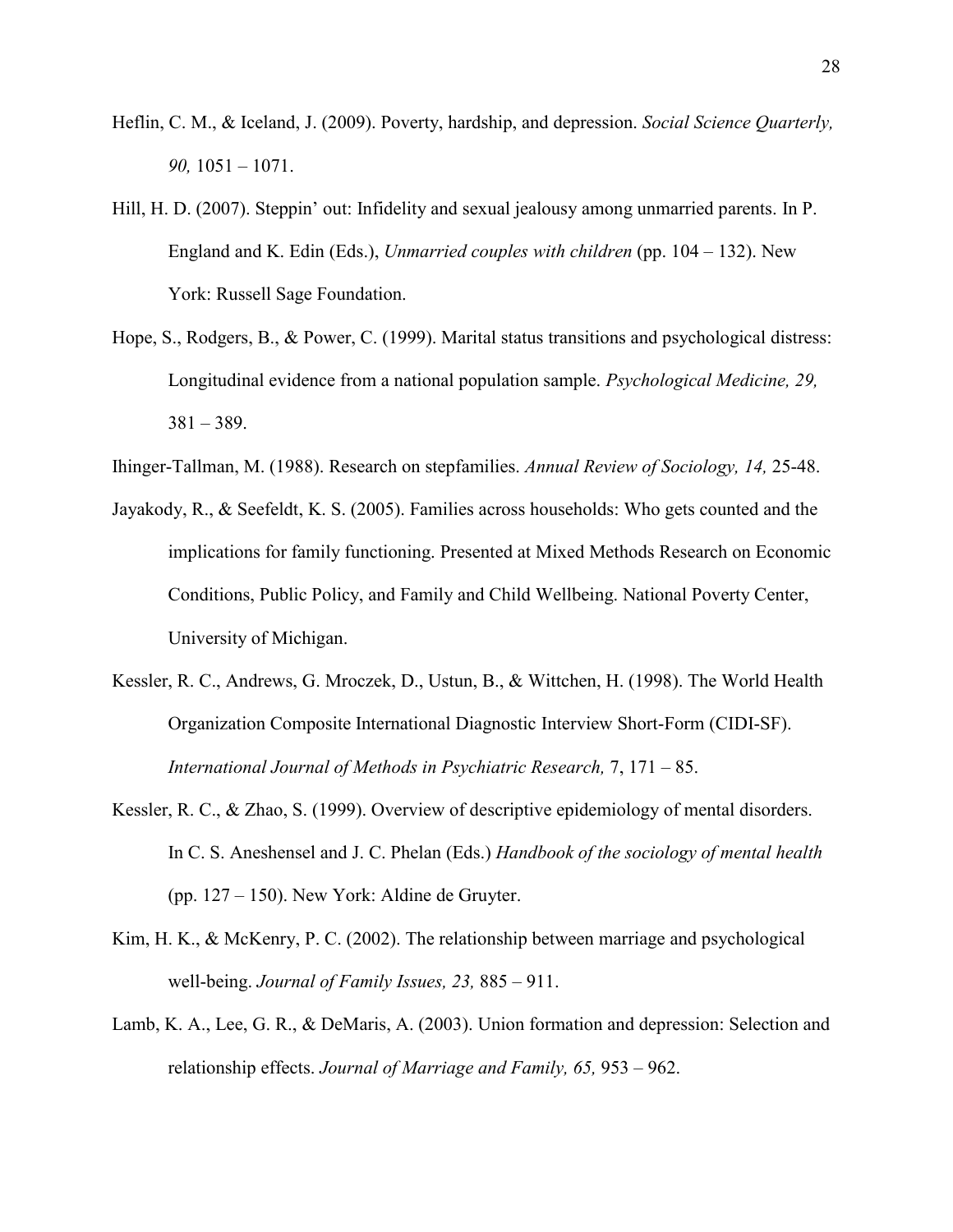- Lachance-Grzela, M., & Bouchard, G. (2009). The well-being of cohabiting and married couples during pregnancy: Does pregnancy planning matter? *Journal of Social and Personal Relationships, 26*, 141 – 159.
- Lehrer, E. L. (2000). Religion as a determinant of entry into cohabitation and marriage. In L. Waite, C. Bachrach, M. Hindin, E. Thomson, and A. Thorton (Eds.) *The ties that bind: Perspectives on marriage and cohabitation* (pp. 227 – 252). New York: Aldine de Gruyter.
- Lin, N., & Ensel, W. M. (1989). Life stress and health: Stressors and resources. *American Sociological Review, 54*, 382 – 399.
- Link, B. (2002). The challenge of the dependent variable. *Journal of Health and Social Behavior, 43*, 247 – 253.
- Manlove, J., Logan, C., Ikramullah, E., & Holcombe, E. (2008). Factors associated with multiple-partner fertility among fathers. *Journal of Marriage and Family, 70,* 536 – 548.
- Manning, W., & Smock, P. (1999). New families and nonresident father-child visitation. *Social Forces 78*, 1, 87 – 116.
- Manning, W. D., & Smock, P. J. (2000). 'Swapping' families: Serial parenting and economic support for children. *Journal of Marriage and the Family, 62,* 111 – 122.
- Manning, W. D., Stewart, S. D., & Smock, P. J. (2003). The complexity of fathers' parenting responsibilities and involvement with nonresident children. *Journal of Family Issues, 24,*   $645 - 667$ .
- McLanahan, S., & Adams, J. (1987). Parenthood and psychological well-being. *Annual Review of Sociology, 13,* 237 – 257.

McLanahan, S., & Sandefur, G. (1994). *Growing up with a single parent: What helps, what*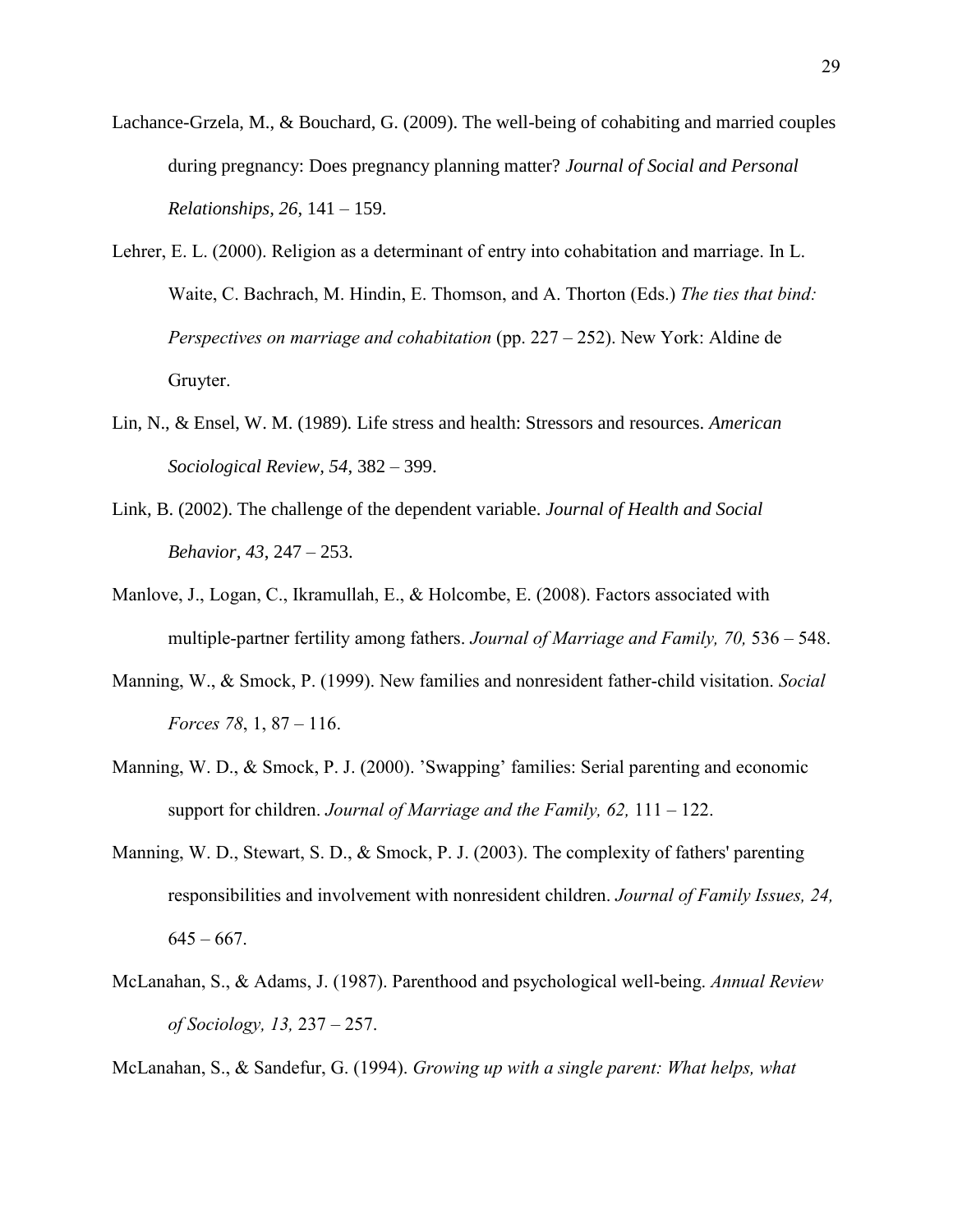*hurts*. Cambridge, Massachusetts: Harvard University Press.

- Meadows, S. O., McLanahan, S., & Brooks-Gunn, J. (2008). Stability and change in family structure and maternal health transitions. *American Sociological Review, 73,* 314 – 334.
- Meyer, D. R., Cancian, M., & Cook, S. T. (2005). Multiple-partner fertility: Incidence and implications for child support policy. *Social Service Review, 79,* 577 – 601.
- Mollborn, S., & Morningstar, E. (2009). Investigating the relationship between teenage childbearing and psychological distress using longitudinal evidence. *Journal of Health and Social Behavior, 50*, 310 – 326.
- Pearlin, L. I. (1989). The sociological study of stress. *Journal of Health and Social Behavior 30, 3,* 241-56.
- Pearlin, L. I., Lieberman, M. A., Menaghan, E., & Mullen, J. T. (1981). The stress process. *Journal of Health and Social Behavior, 22,* 337 – 356.
- Reardon D. C., & Cougle, J.R. (2002). Depression and unintended pregnancy in the National Longitudinal Survey of Youth: A cohort study. *British Medical Journal, 324,* 151 – 152.
- Reichman, N. E., Tietler, J., Garfinkel, I., & McLanahan, S. (2001). Fragile Families: Sample and design. *Children and Youth Services Review, 23,* 303 – 326.
- Ross, C. E., Mirowsky, J., & Goldsteen, K. (1990). The impact of the family on health: The decade in review. *Journal of Marriage and the Family, 52,* 1059 – 1078.
- Royston, P. (2004). Multiple imputation of missing values. *Stata Journal, 4,* 227 241.
- Stewart, S. D. (2005). Boundary ambiguity in stepfamilies. *Journal of Family Issues, 26,* 1002 1025.
- Teitler, J. O., & Reichman, N. E. (2008). Mental illness as a barrier to marriage among unmarried mothers. *Journal of Marriage and Family, 70,* 772 – 782.